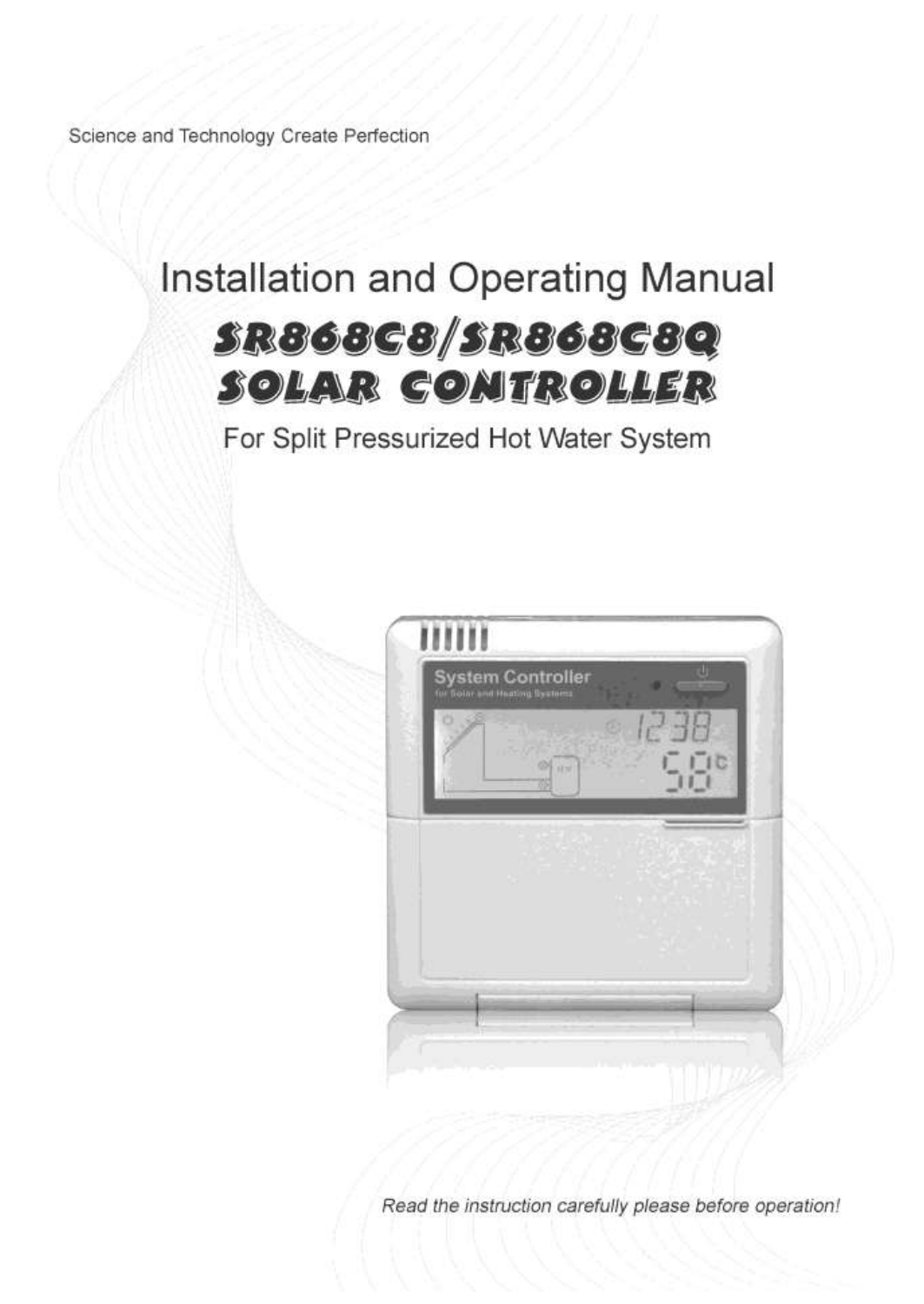# **Contents**

| EM Emergency collector temperature<br>4.5.1                                                 |  |
|---------------------------------------------------------------------------------------------|--|
| (emergency switch-off temperature of collector) ---------------------------------19         |  |
| CMX Maximum limited collector temperature (collector cooling function)---19<br>4.5.2        |  |
| 4.5.3                                                                                       |  |
| 4.5.4                                                                                       |  |
| 4.5.5                                                                                       |  |
| 4.5.6                                                                                       |  |
| C-F Celsius and Fahrenheit temperature transferring ----------------------------23<br>4.5.7 |  |
| 4.6                                                                                         |  |
|                                                                                             |  |
| 4.6.2 CIRC Temperature controlled hot water circulation pump--------------------------25    |  |
| 4.6.3 nMIN Solar circulation pump speed adjusting (RPM speed controlling)-------26          |  |
| 4.6.3.1 DTS standard temperature difference                                                 |  |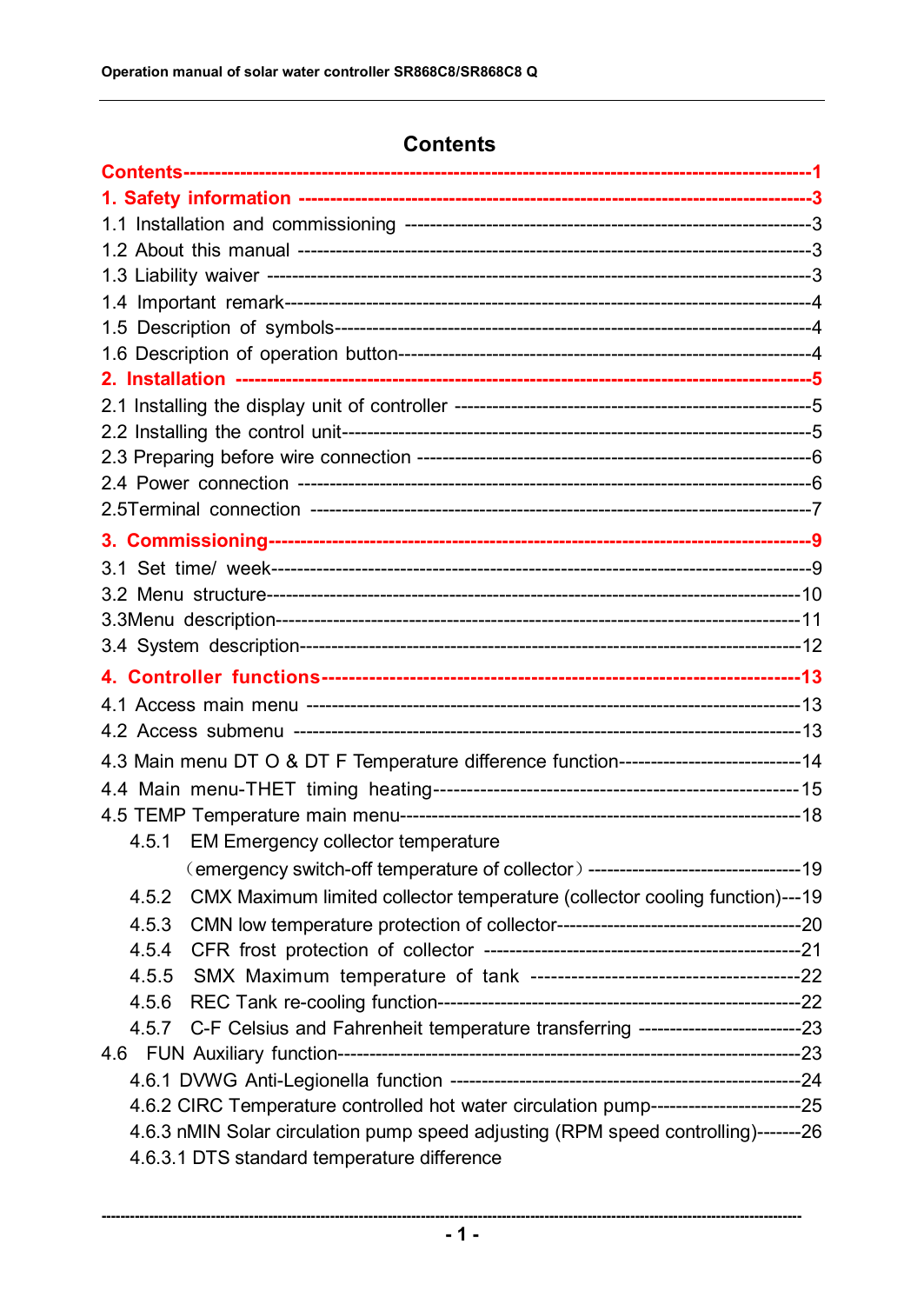| 4.6.3.2 RIS Temperature increase rate                                               |  |
|-------------------------------------------------------------------------------------|--|
|                                                                                     |  |
|                                                                                     |  |
|                                                                                     |  |
|                                                                                     |  |
| 4.6.4.3 MED% Concentration of heat transfer liquid ------------------------------29 |  |
|                                                                                     |  |
|                                                                                     |  |
|                                                                                     |  |
| 4.6.6 BYPR High temperature by-pass function                                        |  |
|                                                                                     |  |
|                                                                                     |  |
|                                                                                     |  |
|                                                                                     |  |
|                                                                                     |  |
|                                                                                     |  |
|                                                                                     |  |
|                                                                                     |  |
|                                                                                     |  |
|                                                                                     |  |
|                                                                                     |  |
|                                                                                     |  |
|                                                                                     |  |
|                                                                                     |  |
|                                                                                     |  |
|                                                                                     |  |
|                                                                                     |  |
|                                                                                     |  |
|                                                                                     |  |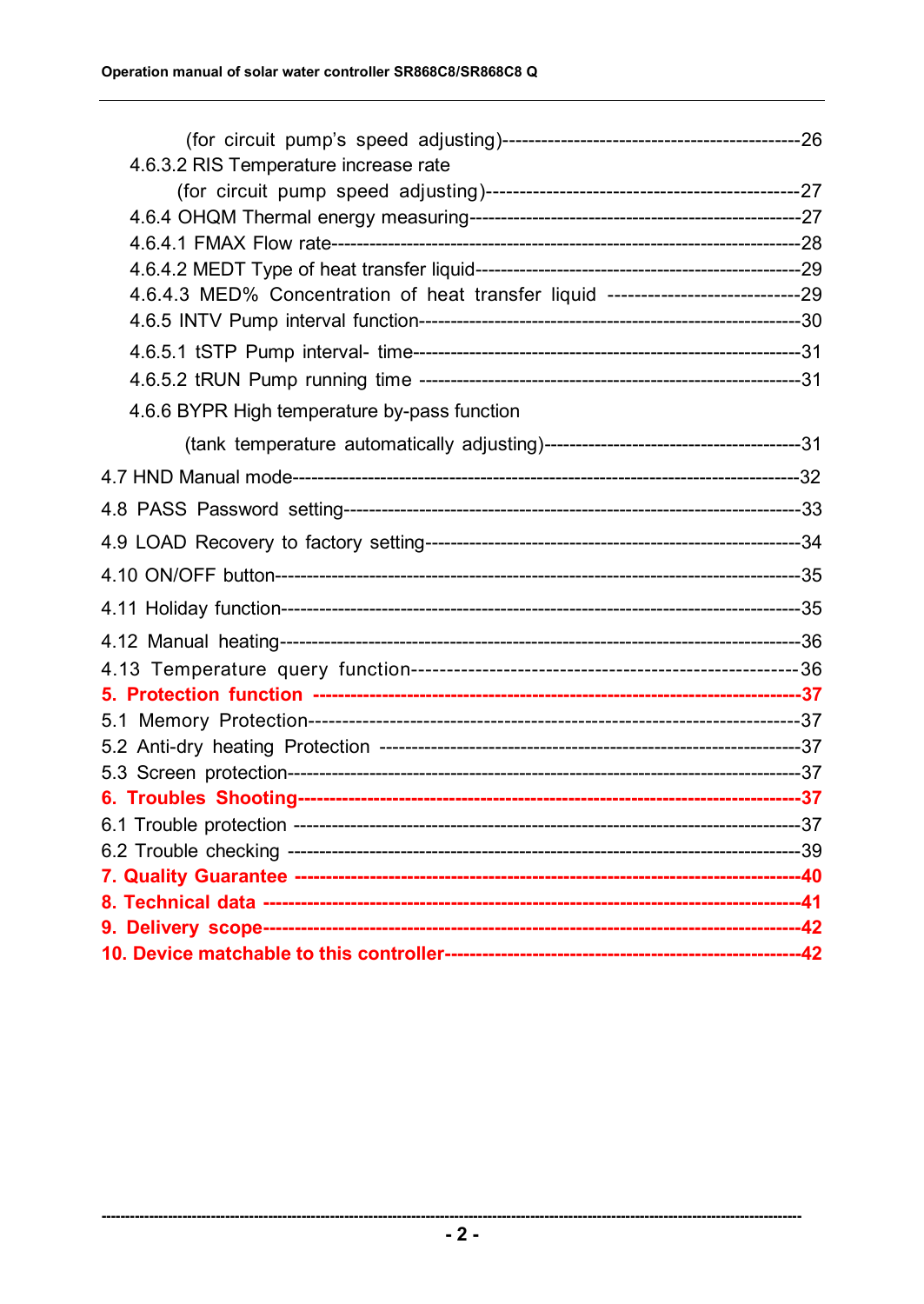# **1. Safety information**

# **1.1 Installation and commissioning**

-• When laying cables, please ensure that no damage occurs to any of the constructional fire safety measures presented in the building.

• The controller must not be installed in rooms where easily inflammable gas mixtures are present or may occur.

• The permissible environmental conditions can't be exceeded at the site of installation.

• Before connecting the device, make sure that the energy supply matches the specifications that controller requires.

• All devices connected to the controller must conform to the technical specifications of the controller.

• All operations on an open regulator are only to be conducted cleared from the power supply. All safety regulations for working on the power supply are valid.

• Connecting and /or all operations that require opening the regulator (e.g. changing the fuse) are only to be conducted by specialists.

# **1.2 About this manual**

This manual describes the installation, function and operation of a solar thermal controller.

When installing the remaining components e.g. the solar collectors, pump assemblies and the storage unit, are sure to observe the appropriate installation instructions provided by each manufacturer. Only trained professional personnel may only perform installation, electrical connection, commissioning and maintenance of the device. The professional personnel must be familiar with this manual and follow the instructions contained herein.

# **1.3 Liability waiver**

The manufacturer cannot monitor the compliance with these instructions or the circumstances and methods used for installation, operation, utilization and maintenance of this controller. Improper installation can cause damages to material and persons. This is the reason why we do not take over responsibility and liability for losses, damages or cost that might arise due to improper installation, operation or wrong utilization and maintenance or that occurs in some connection with the aforementioned. Moreover we do not take over liability for patent infringements or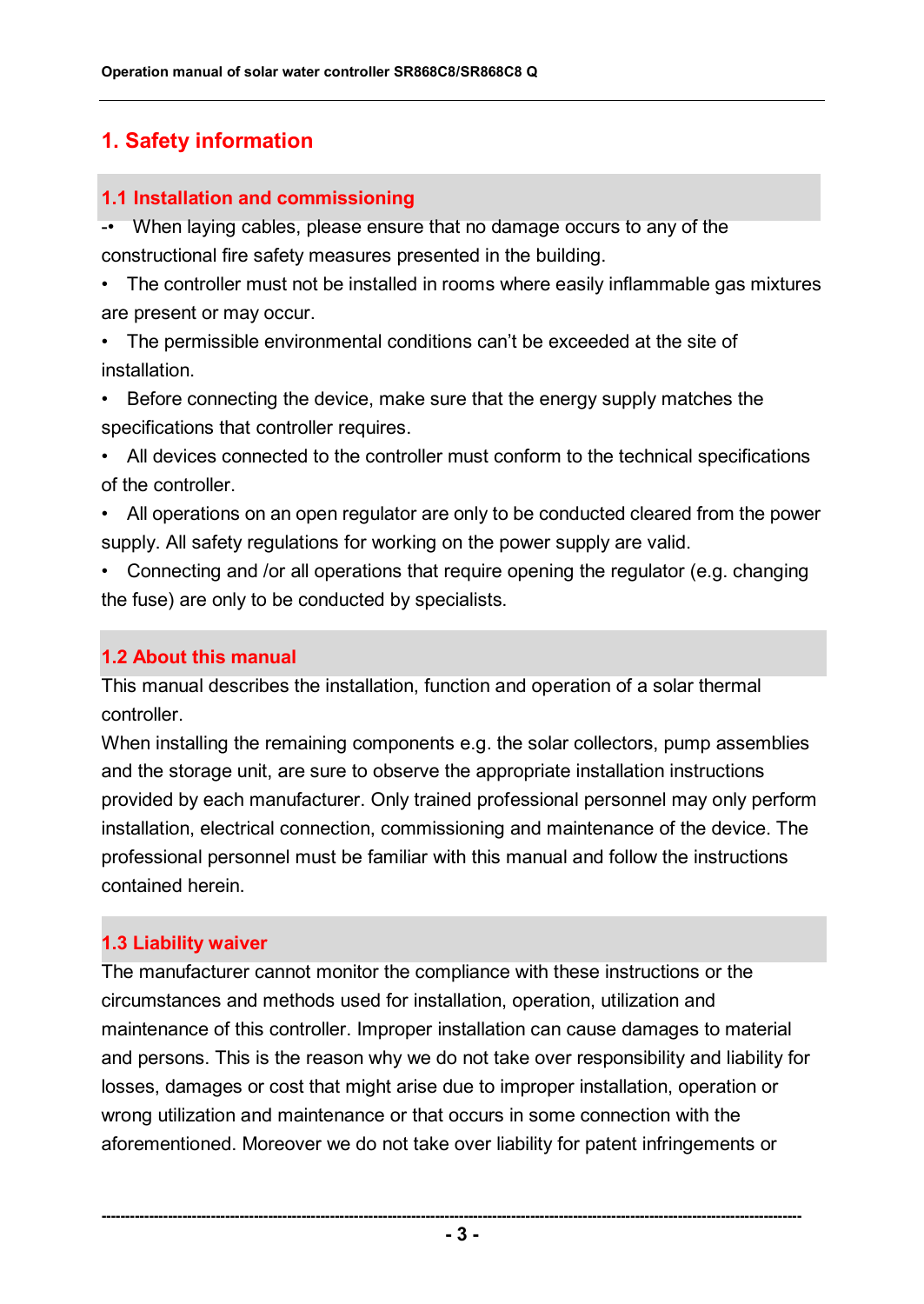infringements – occurring in connection with the use of this controller- on third parties rights. The manufacturer preserves the right to put changes to product, technical date or installation and operation instructions without prior notice. As soon as it becomes evident that safe operation is no longer possible (e.g. visible damage). Please immediate take the device out of operation. Note: ensure that the device cannot be accidentally placed into operation.

# **1.4 Important remark**

We have carefully checked the text and pictures of this manual and provided the best of our knowledge and ideas, however inevitable errors maybe exist. Please note that we can not guarantee that this manual is given in the integrity of image and text, they are just some examples, and they apply only to our own system. Incorrect, incomplete and erroneous information and the resulting damage we do not take responsibility.

# **1.5 Description of symbols**

Safety instruction:

The safety instructions in the manual are marked with a warning triangle. They indicate measures, which can lead to personal injury and safety risks.

Operation steps: small triangle "►"is used to indicate operation step.

**Notes:** Contains important information about operation or function.

# **1.6 Description of operation button**

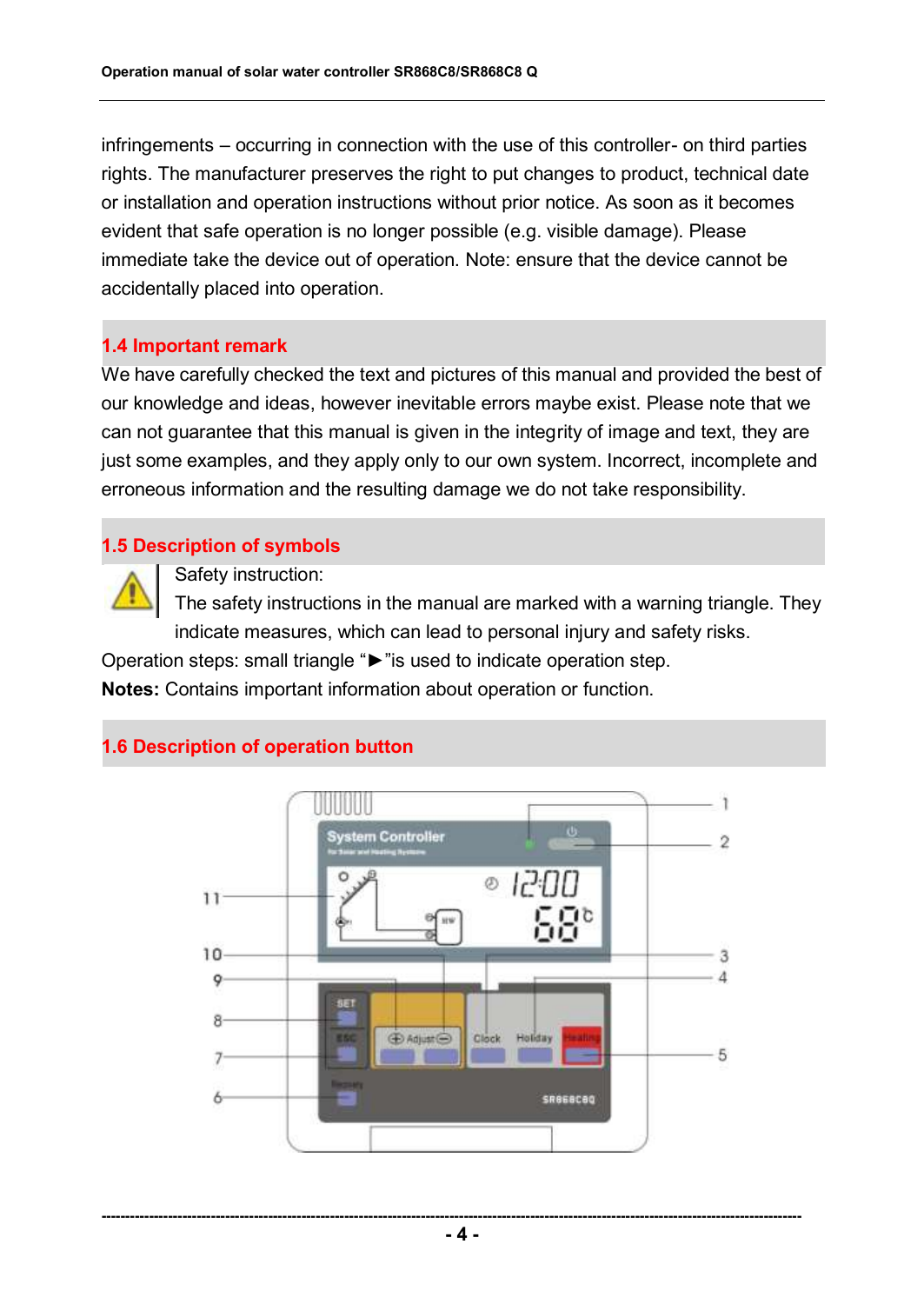| No. | <b>Button description</b>                       |
|-----|-------------------------------------------------|
|     | Power indicating light                          |
| 2   | "On/off" button                                 |
| 3   | "Clock" button                                  |
| 4   | "Holiday" button(SR868C8 have no such function) |
| 5   | "Heating"- manual heating button                |
| 6   | "Recovery" button                               |
|     | "ESC", exit program setup                       |
| 8   | "SET" confirm button                            |
| 9   | "+" Parameter adjust button                     |
| 10  | "-" Parameter adjust button                     |
| 11  | LCD display screen                              |

# **2**.**Installation**

Controller can only be installed indoors, far away from dangerous place and away from the electromagnetic field. Controller should be equipped with an additional plug, which should have minimum 3mm distance between the pole of the plug or effective compliance with the provisions of the installation. For example, switch or fuse, please note that it should be separated between the wires, and use AC power.

# **2.1 Installing the display unit of controller**

 $\blacktriangleright$  Take away the back cover plate of display unit by screwdriver, see picture  $\textcircled{\tiny{1}}$ 

► Fix the back cover plate on wall; see picture ②, (**Note**: don't drill hole on the cover plate)

 $\blacktriangleright$  Insert display into groove of back cover  $\lceil \cdot \rceil \cdot \lceil \cdot \rceil$  installing the display unit on the back cover plate see picture ③







# **2.2 Installing the control unit**

 **Note:** the controller can only be installed in an area having an adequate level of protection.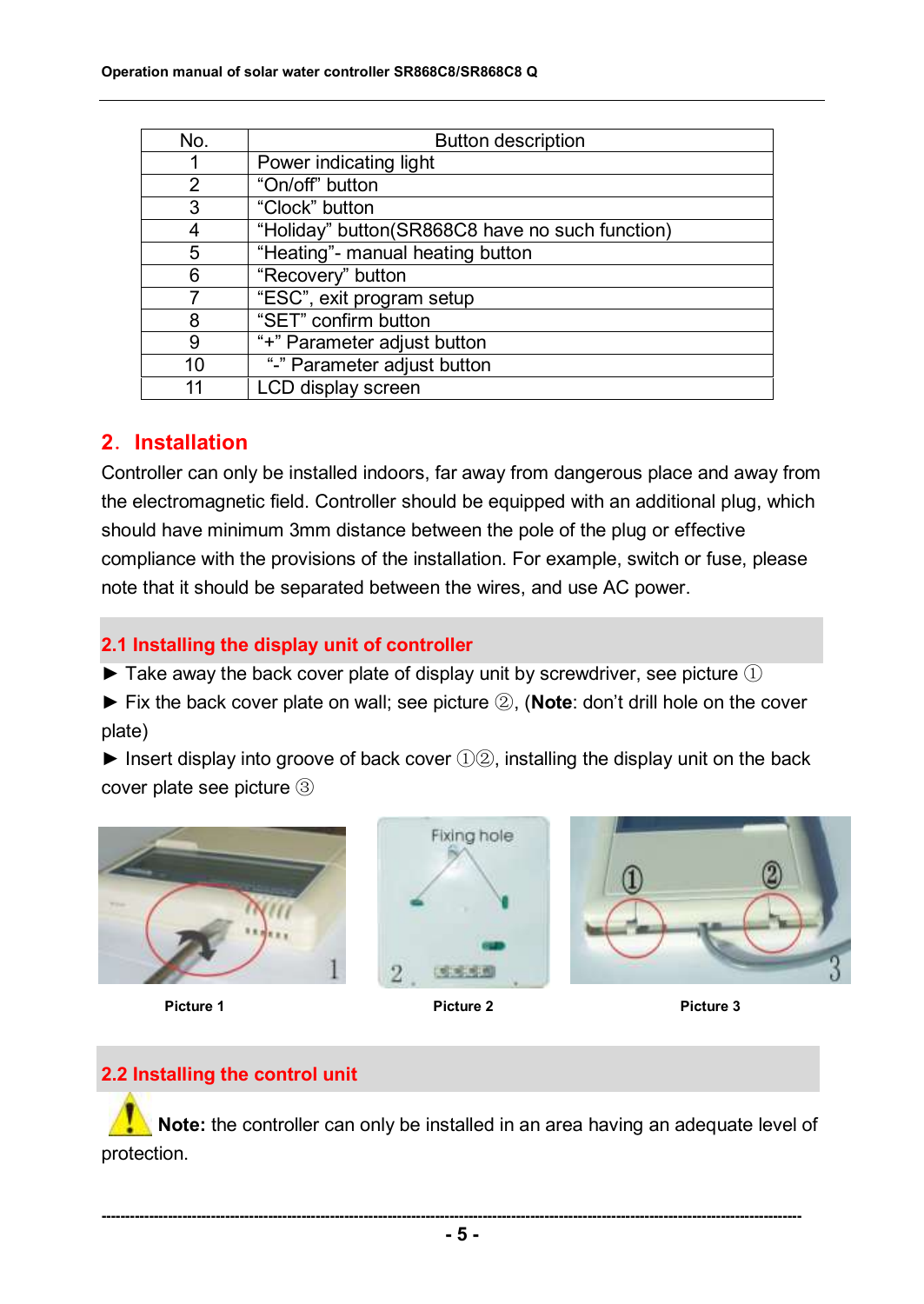### **Fixing the hang-panel of controller**

- ►Choose a suitable site
- ►Mark the position of hole
- ►Drill the fixing hole, insert the expansion screw
- ►Fix the hanging plate by using screw
- ▶ Press the control unit on the hanging plate



# **2.3 Preparing before wire connection**

 Please switch-off the power net before opening the controller cover, and note the regulation of local electricity supply.

#### **Open/ close the cover of terminal**

- $\blacktriangleright$  Loosen the screw  $(1)(2)$ , move cover upwards and take away the cover
- ►Close the cover: downwards close cover
- $\blacktriangleright$  fix cover by using screw  $\textcircled{1}\textcircled{2}$ .



# **2.4 Power connection**

Power can only be switched on when the house of controller is closed, an installer must make sure that the IP protection class of the controller is not damaged during installation.

Depending on the type of installation, the cables may enter the device through the rear hole of the case ①or the lower side hole of the case 5

Cable come from the rear ④: remove the plastic flaps from the rear side of the case using an appropriate tool.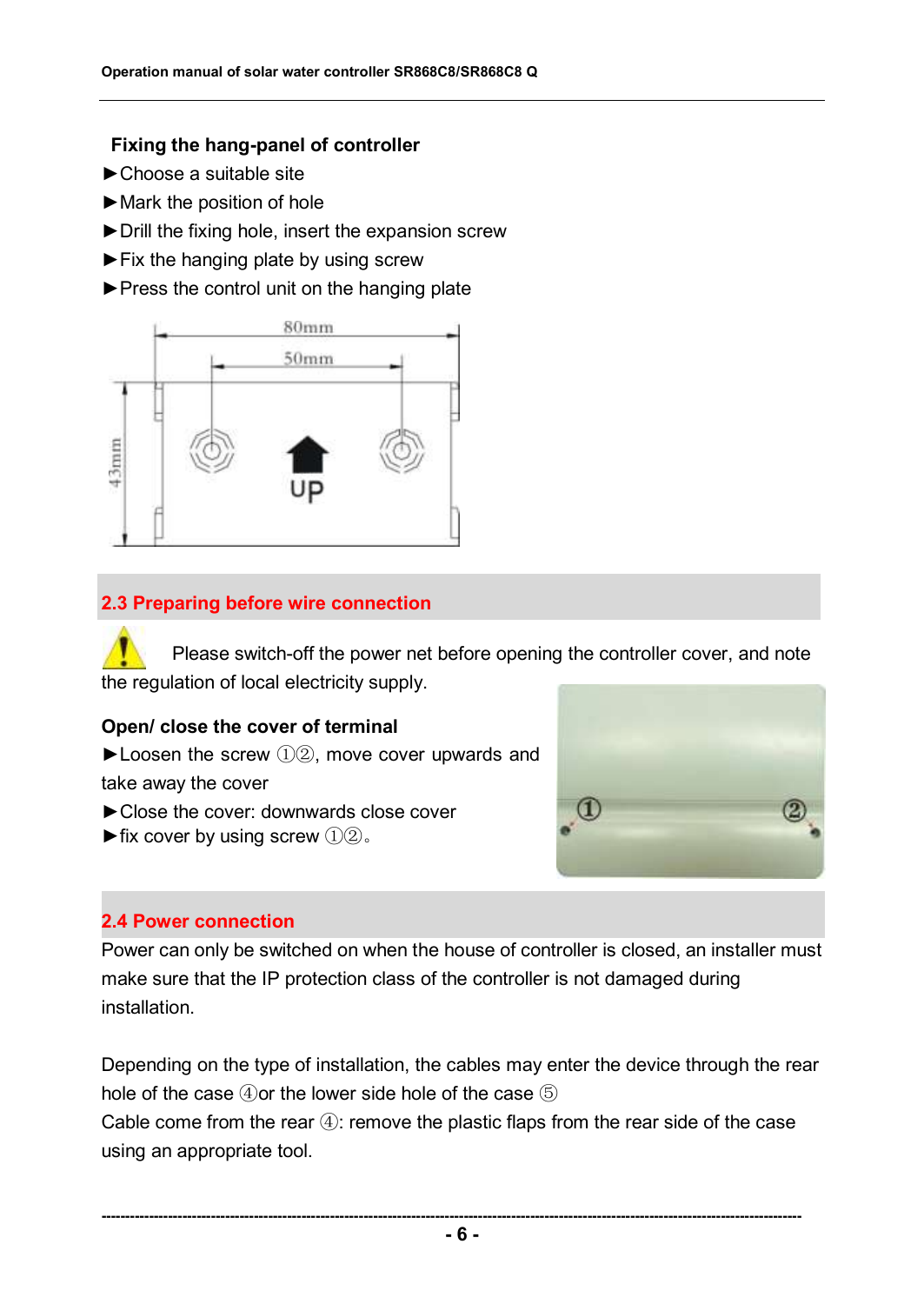Cable come from the below $\circledS$ : cut the left and right plastic flaps using an appropriate tool (e.g. knife) and break them out of the case.

**Notes:** the flexible wire must be fastened on the case using the clamps provided



# **2.5 Terminal connection**



Before to open the terminal, please be sure to switch-off the power supplier and pay attention to the local electricity supply rules.

# **Terminal layout**



" **Reset**" button:This button is on the terminal connection panel, when system program is out of working, press "Reset" to recover the program of system to the factory settings.

# **Power connection**

Power connection terminal is: Input ports Ground line terminal is GND

# **Display connection**

Port 1: connect red wire  $(+12V)$ Port 2: connect white wire (COM)

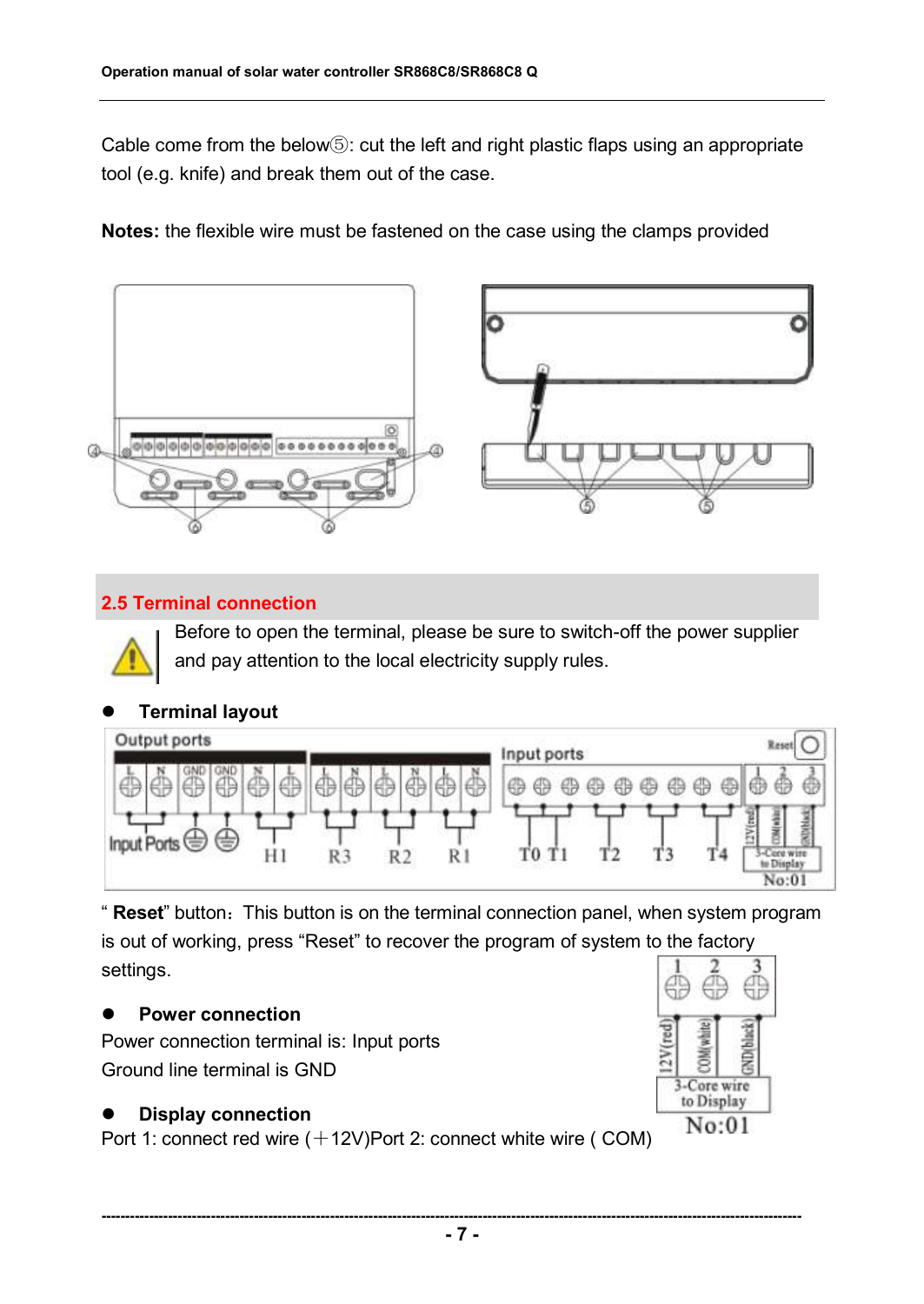Port 3: connect black wire ( GND)

**Note**: please lead wire into indoors, and fix the cable outdoors.

# **Sensor input ports**

Input sensor ports T0, T1: for Pt1000 sensors, used for measuring the temperature of collector and measuring the heat output.

Input sensor ports T2, T3, and T4: for NTC10K, B=3950 sensors, used for measuring the temperature of tank and pipe.

# **Advice regarding the installation of temperature sensors:**

Only original factory equipped Pt1000 temperature sensors are approved for use with the collector, it is equipped with 1.5meter silicon cable and suitable for all weather conditions, the temperature sensor and cable are temperature resistant up to 280 $^{\circ}$ C, not necessary to distinguish the positive and negative polarity of the sensor connection.

Only original factory equipped NTC10K,B=3950 temperature sensors are approved for use with tank and pipe, it is equipped with 1.5meter PVC cable, and they are temperature resistant up to 105°C, not necessary to distinguish the positive and negative polarity of the sensor connection.

All sensor cables carry low voltage, and to avoid inductive effects, must not be laid close to 230 volt or 400-volt cables (minimum separation of 100mm)

If external inductive effects are existed, e.g. from heavy current cables, overhead train cables, transformer substations, radio and television devices, amateur radio stations, microwave devices etc, then the cables to the sensors must be adequately shielded.

Sensor cables may be extended to a maximum length of ca. 100 meter, when cable's length is up to 50m, and then 0.75mm  $\frac{2}{3}$  cable should be used. When cable's length is up to 100m, and then 1.5mm $^2$  cable should be used.

# **Output ports**

**Output R1:** For solar circuit pump, semiconductor relay (SCR relay), also suitable for RMP control, max. switching current 1A,

**Output R2:** for hot water circuit pump, electromagnetic relay, and max. switching current 3.5A,

R2 ports are always open,

**Output R3:** for by-pass circuit pump or valve, electromagnetic relay, max. switching

**---------------------------------------------------------------------------------------------------------------------------------------------------**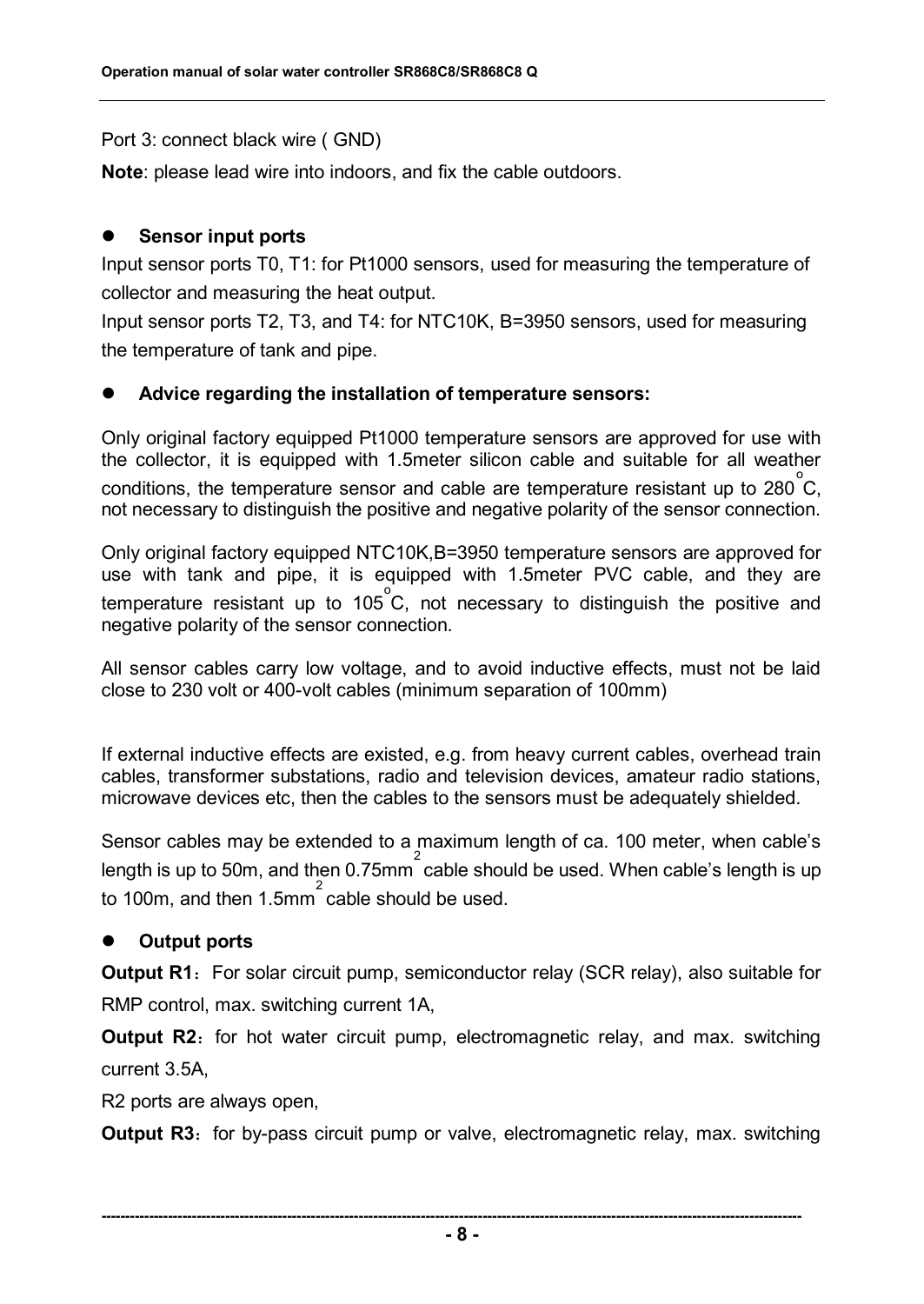current 3.5A, R3 ports are always open,

**Output H1:** for back-up electrical heater, electromagnetic relay, and max. switching current 10A, H1 connection ports are always open.

# **3. Commissioning**

Connect the sensors, pumps or switching valves to the controller before you connect the power supply!

After switching on power to the controller, firstly it will ask for to set the time, password and parameters of system.

#### **3.1 Set time/week**

►Press "Clock" button, time displays on screen, hour selection area "00" blinks on display screen.

►Press "+""-" button to set hour of clock

►Press "Clock" button again, minute area"00"blinks

- ►Press "+""-" button to set minute of clock.
- ►Press "Clock" again, week area "MO" blinks
- ►Press "+""-" button to set week.
- ►Press "ESC" button

to exit set program, or wait for 20 seconds to exit program automatically.

| Code      | Week day        |
|-----------|-----------------|
| <b>MO</b> | Monday          |
| ΤU        | <b>Tuesday</b>  |
| <b>WE</b> | Wednesday       |
| ΤН        | <b>Thursday</b> |
| FR        | <b>Friday</b>   |
| SΑ        | <b>Saturday</b> |
| SU        | <b>Sunday</b>   |

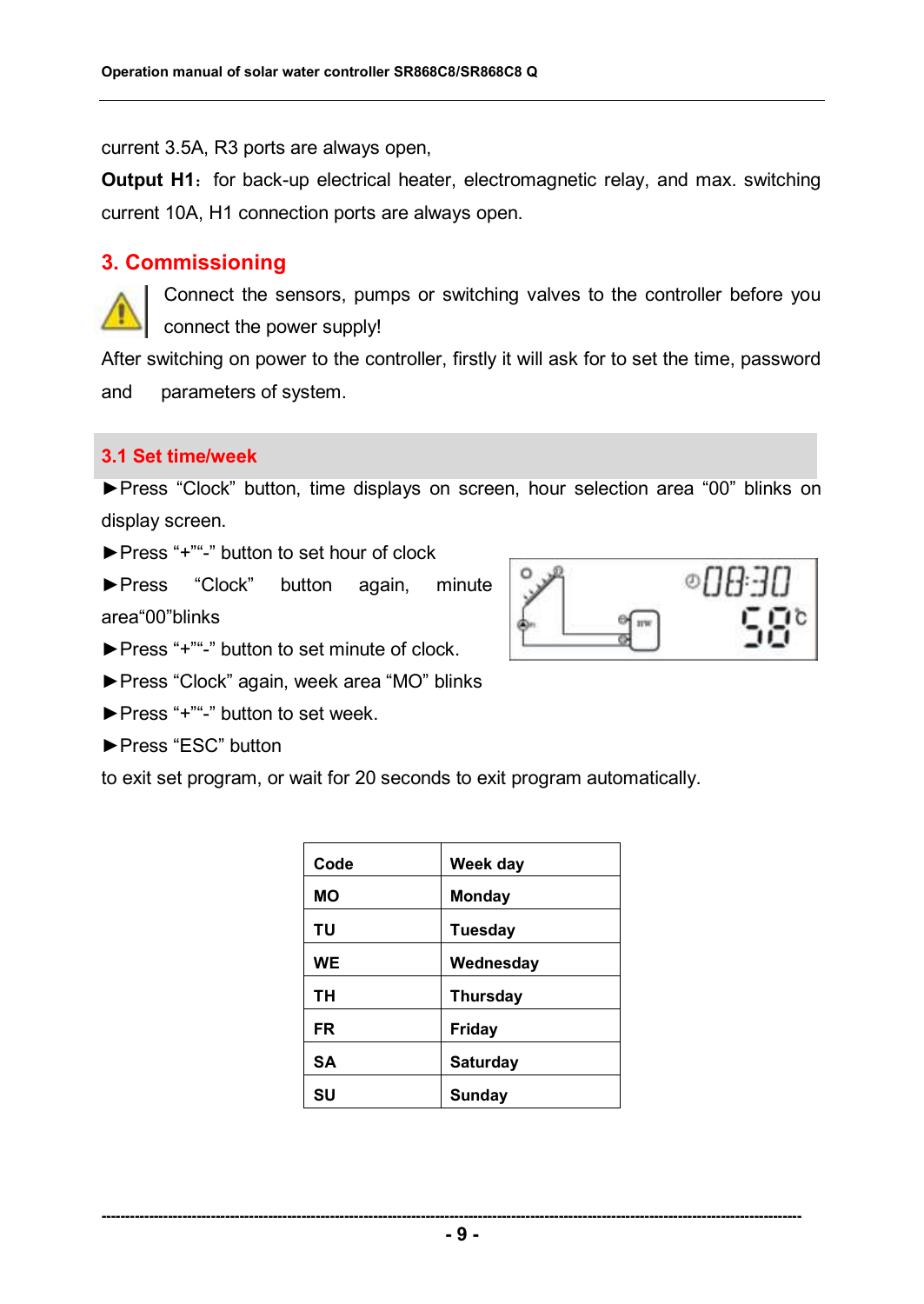# **3.2 Menu structure**



#### **Submenu:**

Through submenu, customer can set the parameter as desired value, please check it carefully.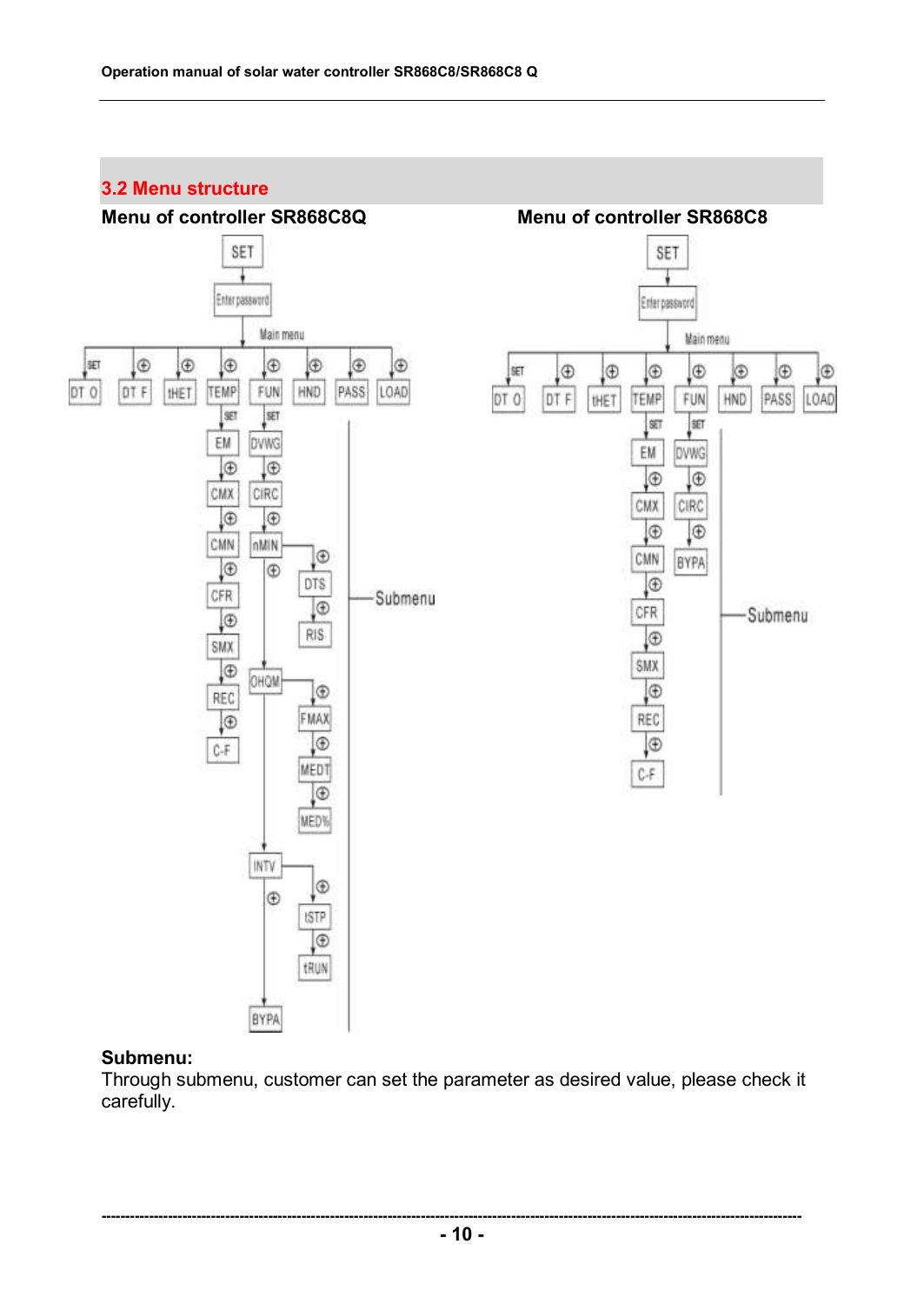| 3.3 Menu description |                 |                            |                                                                           |                                  |
|----------------------|-----------------|----------------------------|---------------------------------------------------------------------------|----------------------------------|
| Code<br>(Mainmenu)   | Code<br>nu)     | Code<br>$(Subme$ (Submenu) | <b>Menu Description</b>                                                   | <b>Remark</b>                    |
| DT O                 |                 |                            | Switch-on temperature<br>difference                                       |                                  |
|                      |                 |                            | Switch-off temperature                                                    |                                  |
| DT <sub>F</sub>      |                 |                            | difference                                                                |                                  |
| <b>THET</b>          |                 |                            | Timing heating                                                            |                                  |
| <b>TEMP</b>          |                 |                            | Temperature                                                               |                                  |
|                      |                 |                            | Limited temperature of collector                                          |                                  |
|                      | <b>EM</b>       |                            | (Emergency turnoff temperature<br>of collector)                           |                                  |
|                      | <b>CMX</b>      |                            | Maximum temperature of<br>collector<br>(Collector cooling function)       |                                  |
|                      | <b>CMN</b>      |                            | Low temperature protection of<br>collector                                |                                  |
|                      | <b>CFR</b>      |                            | Frost protection of collector                                             |                                  |
|                      | <b>SMX</b>      |                            | Maximum temperature of tank                                               |                                  |
|                      | <b>REC</b>      |                            | Tank re-cooling function                                                  |                                  |
|                      | $C-F$           |                            | <b>Celsius and Fahrenheit</b>                                             |                                  |
|                      |                 |                            | temperature transferring                                                  |                                  |
| <b>FUN</b>           |                 |                            | <b>Auxiliary function</b>                                                 |                                  |
|                      | <b>DVW</b><br>G |                            | Anti legionnaires' function                                               |                                  |
|                      | <b>CIRC</b>     |                            | Temperature controlled hot<br>water circulation pump                      |                                  |
|                      | nMIN            |                            | Speed controlling of circulation<br>pump<br>(RPM pump controlling)        |                                  |
|                      |                 | <b>DTS</b>                 | Standard temperature difference<br>(for circulation pump speed<br>adjust) |                                  |
|                      |                 | <b>RIS</b>                 | Increase scale (circulation pump<br>speed adjusting parameter set)        | Only available                   |
|                      | OHQ<br>M        |                            | Thermal energy measuring                                                  | on controller<br><b>SR868C8Q</b> |
|                      |                 | <b>FMAX</b>                | Flow rate                                                                 |                                  |
|                      |                 | <b>MEDT</b>                | Type of heat transfer liquid                                              |                                  |
|                      |                 | MED%                       | Concentration of heat transfer<br>liquid                                  |                                  |
|                      | <b>INTV</b>     |                            | Pump interval function                                                    |                                  |
|                      |                 | tSTP                       | Pump interval time                                                        |                                  |
|                      |                 | tRUN                       | Pump running time                                                         |                                  |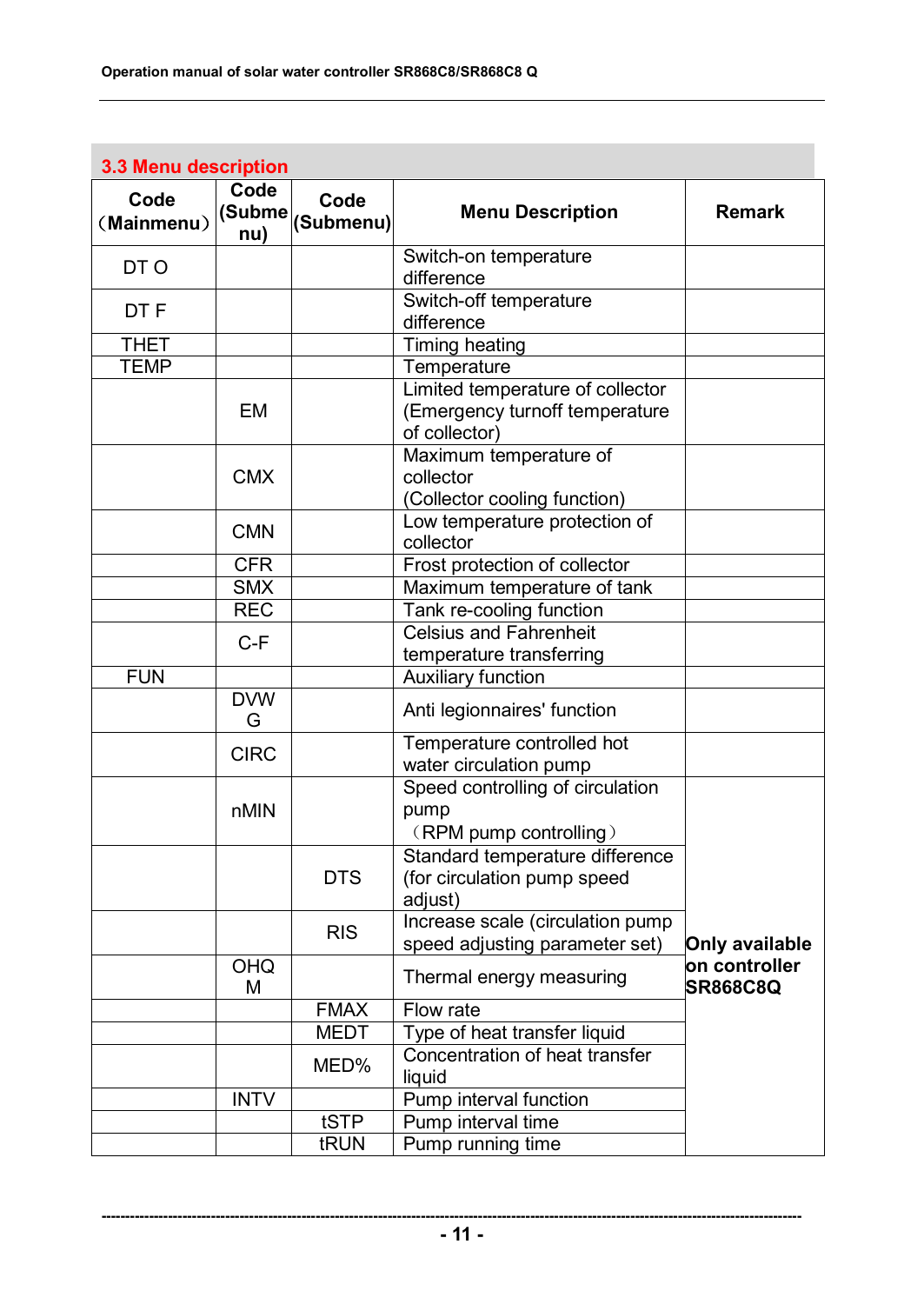|             | <b>BYPA</b> | By pass (high temperature) |  |
|-------------|-------------|----------------------------|--|
| <b>HDN</b>  |             | Manual controlling         |  |
| <b>PASS</b> |             | Password set               |  |
| LOAD        |             | Recovery to factory set    |  |

#### **3.4 System description**

#### **Note:**

T3 is alternative sensor, when no sensor (T3) is installed in the top part of tank, controller will use the signal of sensor T2 automatically to control the auxiliary heating or the circulation pump.

#### **1 collector array – 1 storage tank – 1 pump and auxiliary heating**

#### **Description:**

The solar circuit pump (R1) is switched on as soon as the switch-on temperature difference ( $\triangle$ Ton) between the collector array (T1) and the storage tank (T2) is reached. If the temperature difference between the collector array (T1) and storage tank (T2) drops below the switch-off temperature difference ( $\triangle$ Toff), or the temperature of storage tank (T3) reaches the preset maximum storage temperature, then the solar circuit pump ( R1) is switched off.

#### **Back-up heating by auxiliary boiler (detailed see paragraph 4.3):**

Within the preset time section of back-up heating, if the temperature T3 is below the switch-on temperature, then the circulation pump ( H1) of back-up heating is triggered, when T3 is heated to the switch-off temperature, circulation pump H1 of back-up heating is ceased.

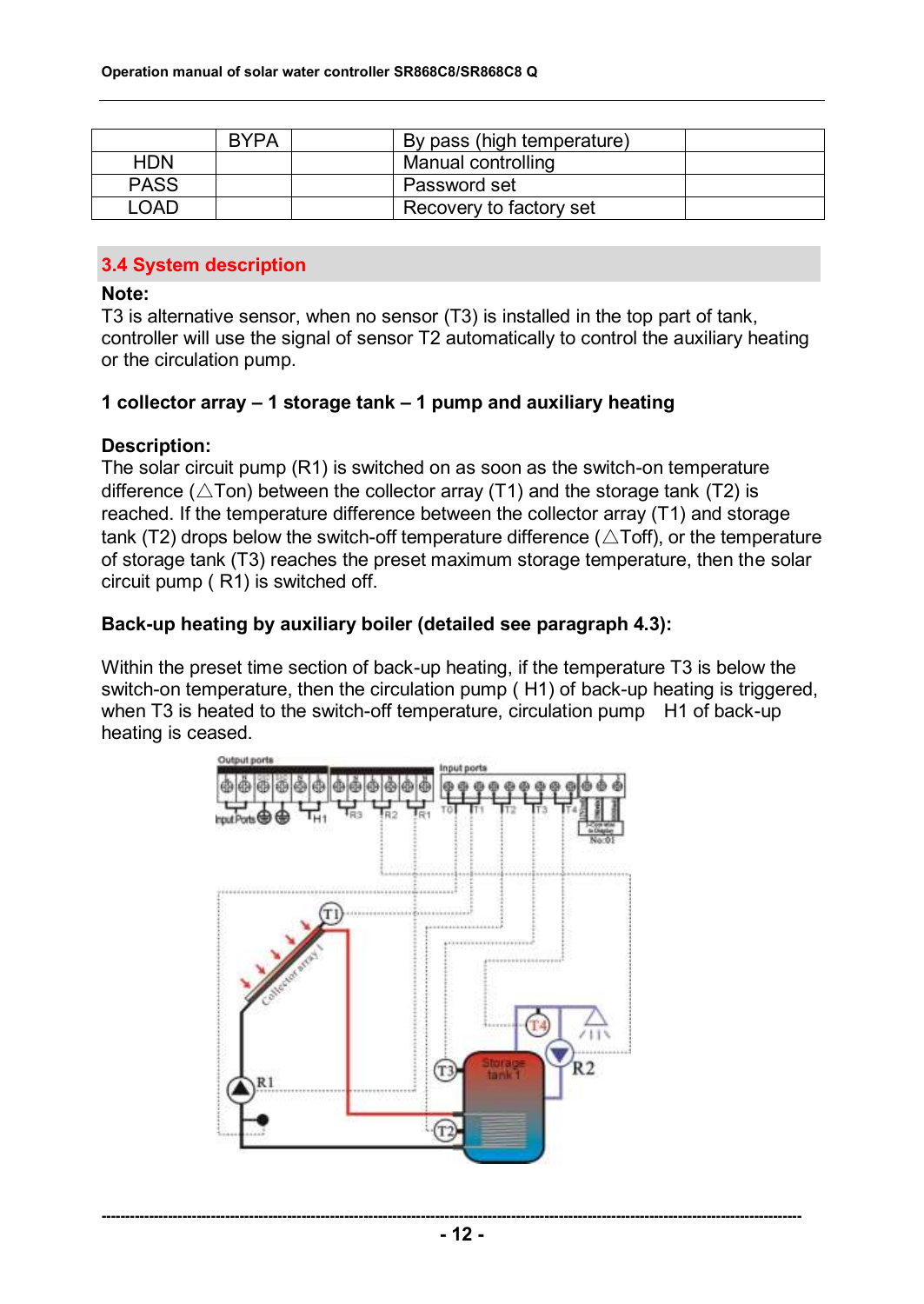- T0: Temperature sensor for thermal energy measuring ( optional sensor)
- T1: Temperature sensor for collector array
- T2: Temperature sensor in the bottom part of tank 1.
- T3: Temperature sensor in the top part of tank (optional sensor)
- T4: Temperature sensor on hot water circulation pipe (optional sensor)
- R1: Solar circuit pump
- R2: Hot water circuit pump (optional output)
- R3: High temperature by-pass pump or valve (optional output)
- H1: output for back-up electrical heater

# **4**.**Controller functions**

#### **4.1 Access main menu**

Under standby status, doing like following access main menu

►Press "SET" button, "PWD 0000"displays on screen, the left first digital blinks, ask for entering password, factory default set password is " 0000"

►Press "+""-" button to enter first digital of password.

►Press "SET" button again, the second digital blinks

►Press "+""-" button button, to enter second digital of password

►Press "SET" button again, the third digital blinks

- ►Press "+""-" button to enter the third digital of password
- ►Press "SET" button again, the fourth digital blinks
- ►Press "+""-" button, to enter the fourth digital of password
- ►Press "SET" button again to access main menu
- ►Press "+""-" button, can select the main menu
- ►Press "ESC" button to exit main menu

#### **4.2 Access submenu**

After selecting main menu, do like following access submenu

- ►Press "SET" button, to access submenu
- ►Press "+""-" button to select submenu
- ►Press "SET" button again to access program,

can adjust parameter value now

- ►Press "+""-" button, to adjust the value of parameter
- ►Press "ESC" button, exit program of submenu
- ►Press "ESC" button again, to exit main menu.



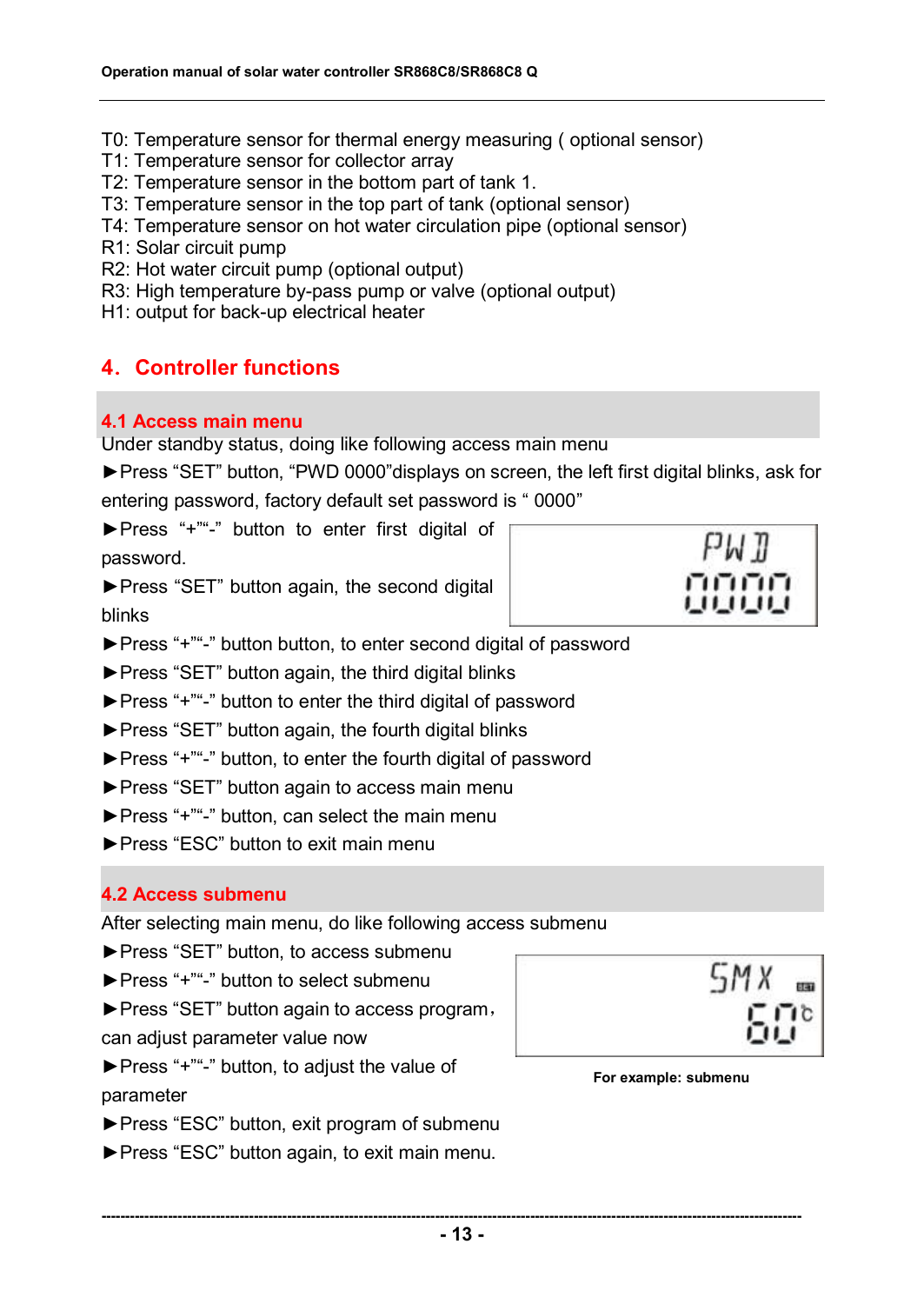# **4.3 Main menu DT O & DT F Temperature difference function**

#### **Description:**

Solar circuit pump R1 is triggered by the temperature difference function, so long as the temperature difference between collector and tank reaches the switch-on DT, solar circuit pump is triggered.

For example: the switch-on DT is  $8^{\circ}$ C, switch-off DT is  $4^{\circ}$ C, if the temperature in the bottom part of tank is  $20^{\circ}$ C, then just when collector temperature rises up to  $28^{\circ}$ C, pump is triggered, and when collector temperature drops to  $24^{\circ}$ C, pump is ceased.

Note: the switch-on/off DT of 8  $^{\circ}$ C and 4  $^{\circ}$ C are standard system setting according to many years' experience, only in special application cases it needs to be changed, (e.g far distance heat transferring), normally it is recommend to use default set. Switch-on and switch-off DT are alternating set. To avoid mistake the minimum difference between two temperature differences (ΔTon  $-\Delta$ Toff) is set as 2<sup>°</sup>C.

### **Setup the switch-on temperature difference:**

Under standby status, access main menu DT O,

►Press "SET" button, to access settings program of DT O, "DT O 08℃" displays on screen, "08℃" blinks, the switch-on temperature difference can be set.

►Press "+""-" button, to adjust the value of switch-on DT, adjustable range

(OFF+2℃)  $\sim$ 20℃, factory setting is 8℃ ►Press "ESC" button to exit this setting, parameter is saved automatically.

| т | $1 -$<br>÷ |
|---|------------|
|   | .          |

# **Setup the switch-off temperature difference:**

Under standby status, access main menu DT F

►Press "SET" button, to access settings program of DT F, "DT F 04℃" displays on screen, "04℃" blinks, the switch-off temperature difference can be set.

► Press "+""-" button to adjust the value of switch-off DT, adjustable range 0°C $\sim$  $(ON-2^{\circ}\mathbb{C})$ , factory set is 4 $^{\circ}\mathbb{C}$ .

►Press "ESC" to exit menu, or wait for 20 seconds to exit automatically, the setup parameters are saved automatically.

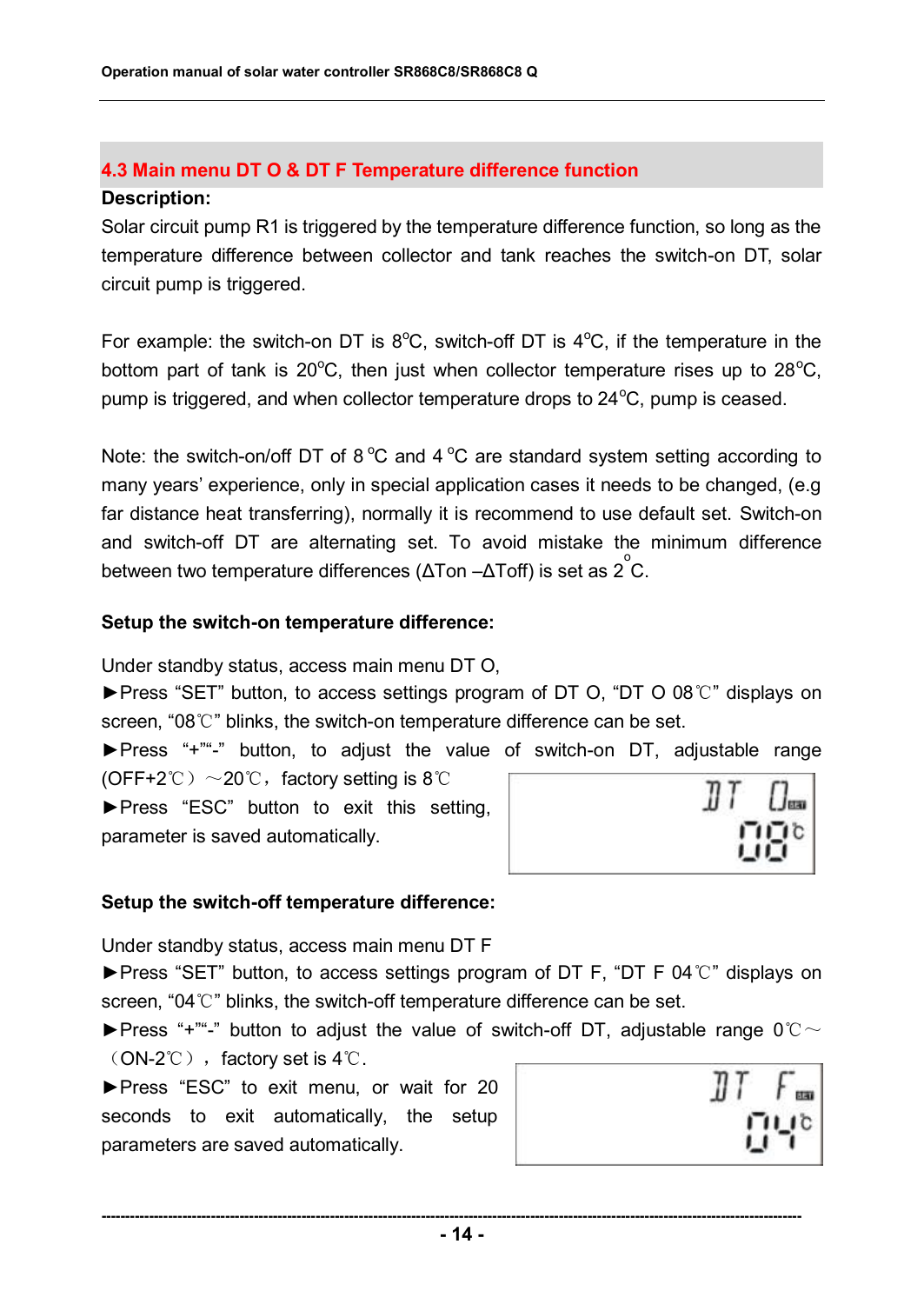# **4.4 Main menu - THET timing heating**

#### **Description:**

Electrical heater, gas boiler or oil boiler can be integrated into solar system used as back-up of system, and they can be triggered automatically at preset time by preset temperature. Within a preset time section, when the temperature (T3) of top part of tank drops below the preset switching-on temperature of this function, back-up heating starts to work, when T3 rises up to the preset turning off temperature, back-up heating is stopped. Within 24 hours, three time sections can be set with this controller.

#### **Factory set:**

The first time section: back-up heating function starts at 4:00 and ends at 5:00 am. Within this time section, switch-on temperature is 40℃, switch-off temperature is 45℃. The second time section: from 10:00 to 10:00 am, it means there is no back-up heating in this time.

The third time section: back-up heating function starts at 17:00 and ends at 22:00 pm. Within this time section, the switch-on temperature is 50℃, switch-off temperature is 55℃.

The switch-on temperature adjustable range:  $10^{\circ}$   $\sim$  (OFF-2  $\circ$ ) The switch-off temperature adjustable range:  $(ON+2^{\circ}C) \sim 80^{\circ}C$ 

If you want to shut off one timing heating, then you can set the turning on time and turning off time same value (for example, the second time section no this function, then you can set turning on/off time is  $10:00 \sim 10:00$ )

When time is outside of the preset time section, back-up heating doesn't work automatically even when the tank temperature reaches the switch –on temperature of heating.

#### **Note:**

- When there is no sensor installed in the top part of tank (no T3 sensor), controller will take the signal of T2 (sensor in bottom of tank) automatically to control this function.
- The time in this controlled is 24 hours, when you set time section, the switch-off time of heating should be larger than switch-on time. For example: if you set the switch-on time of heating is at 17:00, but switch-off time of heating is 6:00, then this setting doesn't take effect, that means within this time section, heating function doesn't work. The correct set is like flowing: it should be divided into two time sections, one time section is from 17:00 to 23:59, the other time section is from 00:00 to 06:00.

#### **Setup steps:**

Under standby status, access main menu tHET

►Press "SET" button, access THET program to set parameter, "tH 1o 04:00" displays

**---------------------------------------------------------------------------------------------------------------------------------------------------**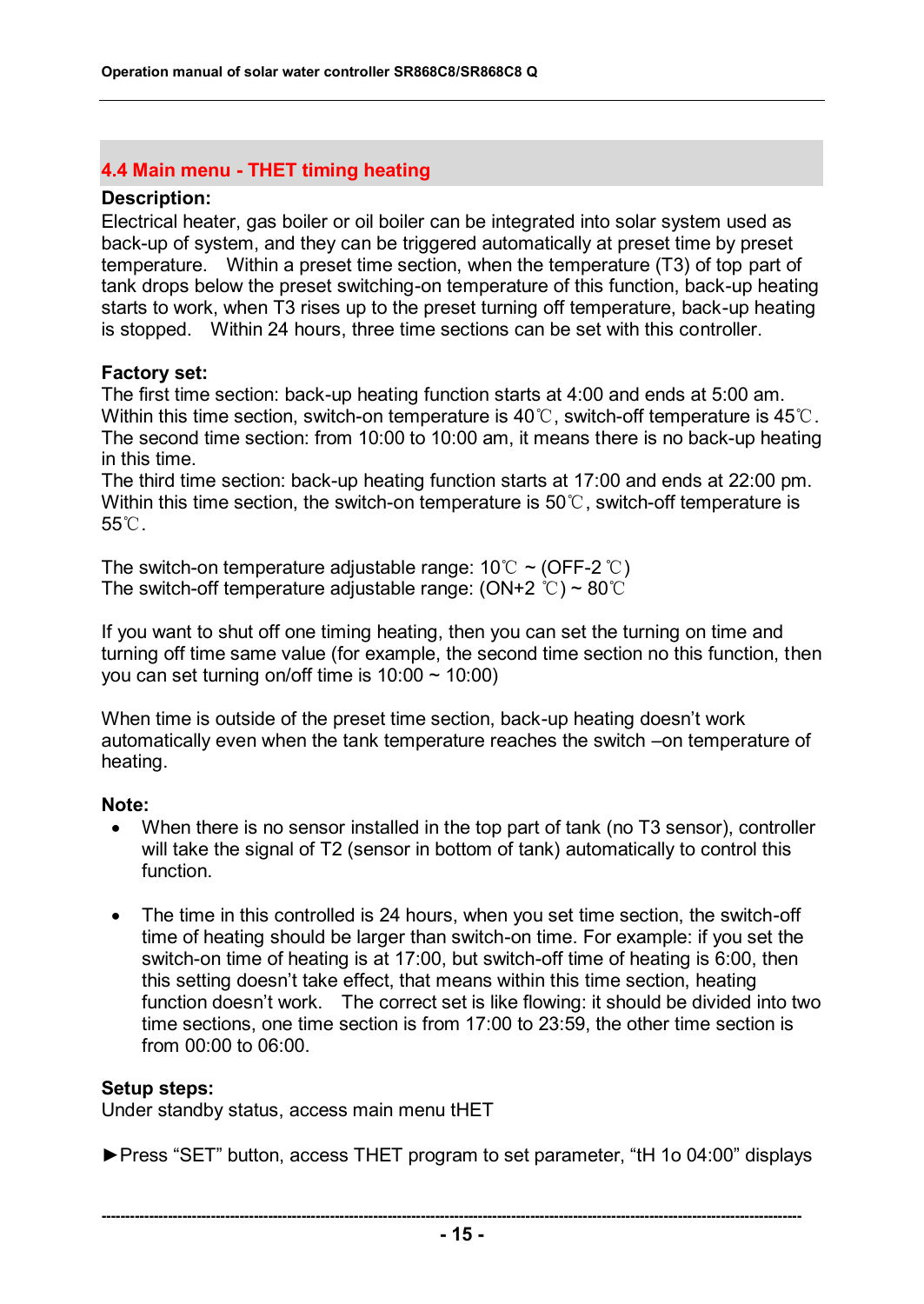on screen, the switch-on time and temperature for first time section of heating function can be set

►Repress "SET" button, "04" of hour time blinks on screen

- ►Press "+""-" button to adjust hour of time
- ► Repress "SET" button again, "00" of minute time blinks on screen
- ►Press "+""-" button to adjust minute of time
- ►Repress "SET" button, temperature "40℃" blinks on screen
- ►Press "+""-" button, to set the switch-on temperature of heating
- ►Then, Press "ESC" to exit this set and to access the switch-off time and temperature set
- ►Press "+" button, "tH 1F 05:00" displays on screen, the switch-off time and
- temperature for first time section of heating function can be set
- ►Press "SET" button, "05" of hour time blinks on screen.
- ►Press "+""-" button to adjust hour of time
- ►Repress "SET" button, "00" of minute time

blinks on screen

- ►Press "+""-" button to set minute of time
- ►Repress "SET" button, temperature "45℃" blinks on screen
- ►Press "+""-" button, to set switch-off temperature of heating
- ►Press "ESC" to exit this set program, parameters are saved automatically

-------------------------------------------------------------------------------------------------------------------

►Press"+" button, "tH 2o 10:00" displays on screen, the switch-on time and temperature for the second time section of heating function can be set

- ►Press "SET" button, "10" of hour time blinks on screen
- ►Press "+""-" button to adjust hour of time
- ►Repress "SET" button, "00" of minute time





- ►Press "+""-" button to adjust minute of time
- ►Repress "SET" button, temperature "50℃" blinks on screen
- ►Press "+""-" button to adjust switch-on temperature of heating

►Then press "ESC" to exit this set and to access the switch-off time and temperature set



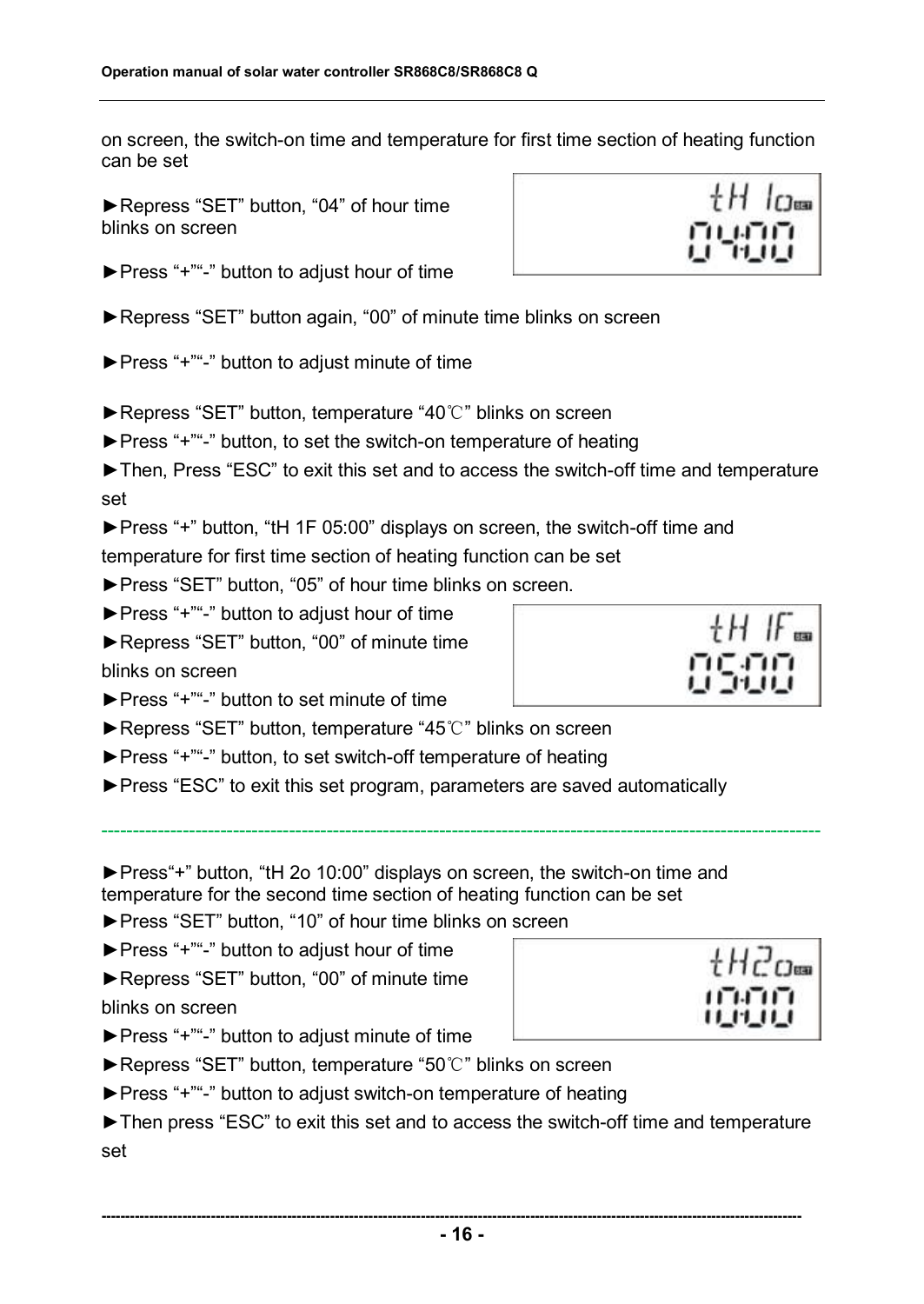- ►Press "+""-" button, to adjust switch-on temperature of heating
- ►Press "ESC" to exit this set program and to the switch-off time and temperature set
- ►Press "+" button, "tH 3F 22:00" displays on screen, the switch-off time and

temperature of the third time section of heating function can be set

►Press "SET" button, "22" of hour time blinks

# on screen

on screen

on screen

blinks on screen

- ►Press "+""-" button, to adjust hour of time
- ►Repress "SET" button, "00" of minute time blinks on screen
- ►Press "+""-" button to adjust minute of time
- ►Repress "SET" button, temperature "55℃" blinks on screen
- ►Press "+""-" button to adjust switch-off temperature of heating
- ►Press "ESC" to exit menu, or wait for 20 seconds, set parameters are saved

# automatically

**Note:** when no gas or oil boiler is installed in system, electrical heater can be installed as back-up device, when electrical heater is in operation status, signal  $(\mathfrak{t}\mathfrak{t})$  blinks on

►Press "+" button, "tH 2F 10:00" displays on screen, set the switch-off time and temperature

of second time section of heating function ►Press "SET" button, "10" of hour time blinks

►Press "+""-" button to adjust hour of time

►Press "+""-" button to adjust minute of time

►Press "SET" button, "17" of hour time blinks

►Press "+""-" button, to adjust hour of time ►Repress "SET" button, "00" of minute time

►Press "+""-" button, to adjust minute of time

► Repress "SET" button, "00" of minute time blinks on screen

►Repress "SET" button, temperature "55℃"blinks on screen ►Press "+""-" button, to adjust switch-off temperature of heating

► Press "ESC" to exit this set program, parameter is saved automatically

------------------------------------------------------------------------------------------------------------------ ► Press "+" button, "tH 3o 17:00" displays on screen, set the switch-on time and



tH2F⊞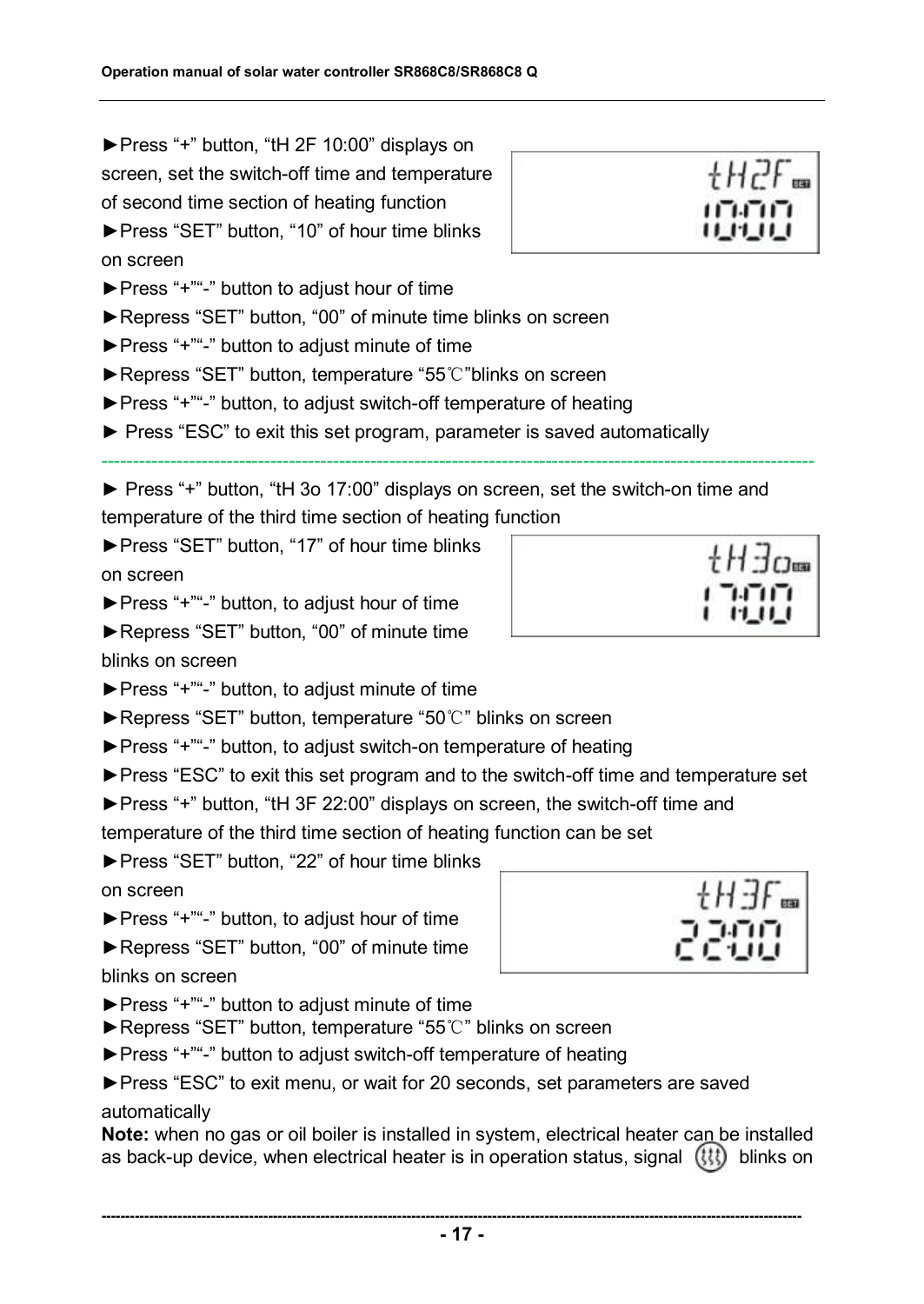screen.

If customer use electrical heater as back-up, please according to the power of electrical heater to equip corresponding safety devices like contactor and breaker with this controller, we strongly recommend equipping with SR801 device with this controller, (SR801 detailed technical data see paragraph 10 spare parts)

# **4.5 TEMP Temperature main menu**

For every system, the factory set parameters are in the best condition that is fully integrated into the entire solar system. But these parameters can also be set individually to cater the special requirements, please carefully observe the operation data of system components after setting.

Note: parameters that can be set depend on the selected system, not all the parameters can be adjusted in a solar system. Following submenu can be access though TEMP main menu.

# **EM** Emergency collector temperature

| <b>CMX</b> Maximum limited collector temperature (collector cooling function) ----------- 4.5.2 |  |
|-------------------------------------------------------------------------------------------------|--|
|                                                                                                 |  |
|                                                                                                 |  |
|                                                                                                 |  |
|                                                                                                 |  |
|                                                                                                 |  |

| Function                                                                                          | Adjustable<br>range                          | Factory set     | Function exit<br>temperature |
|---------------------------------------------------------------------------------------------------|----------------------------------------------|-----------------|------------------------------|
| <b>EM</b> Emergency collector<br>temperature<br>Emergency switch-off temperature<br>of collector) | 120℃~200℃                                    | $130^{\circ}$ C | $127^{\circ}$ C              |
| <b>CMX</b> Maximum limited collector<br>temperature<br>(collector cooling function)               | 110 $^{\circ}$ C $\sim$ 190 $^{\circ}$ C     | 110℃            | $107^{\circ}$ C              |
| <b>CMN</b> low temperature protection of<br>collector                                             | $0^\circ\text{C}\!\sim\!90^\circ\!\text{C}$  | <b>OFF</b>      |                              |
| <b>CFR</b> frost protection of collector                                                          | -10℃ $\sim$ 10℃                              | <b>OFF</b>      |                              |
| <b>SMX</b> Maximum temperature of tank                                                            | $2^{\circ}\text{C} \sim 95^{\circ}\text{C}$  | $60^{\circ}$    | 58°C                         |
| <b>REC</b> Tank re-cooling function                                                               |                                              | <b>OFF</b>      |                              |
| <b>C-F</b> Celsius and Fahrenheit<br>temperature transferring                                     | $\mathrm{^{\circ}C} \sim \mathrm{^{\circ}F}$ | $^{\circ}C$     |                              |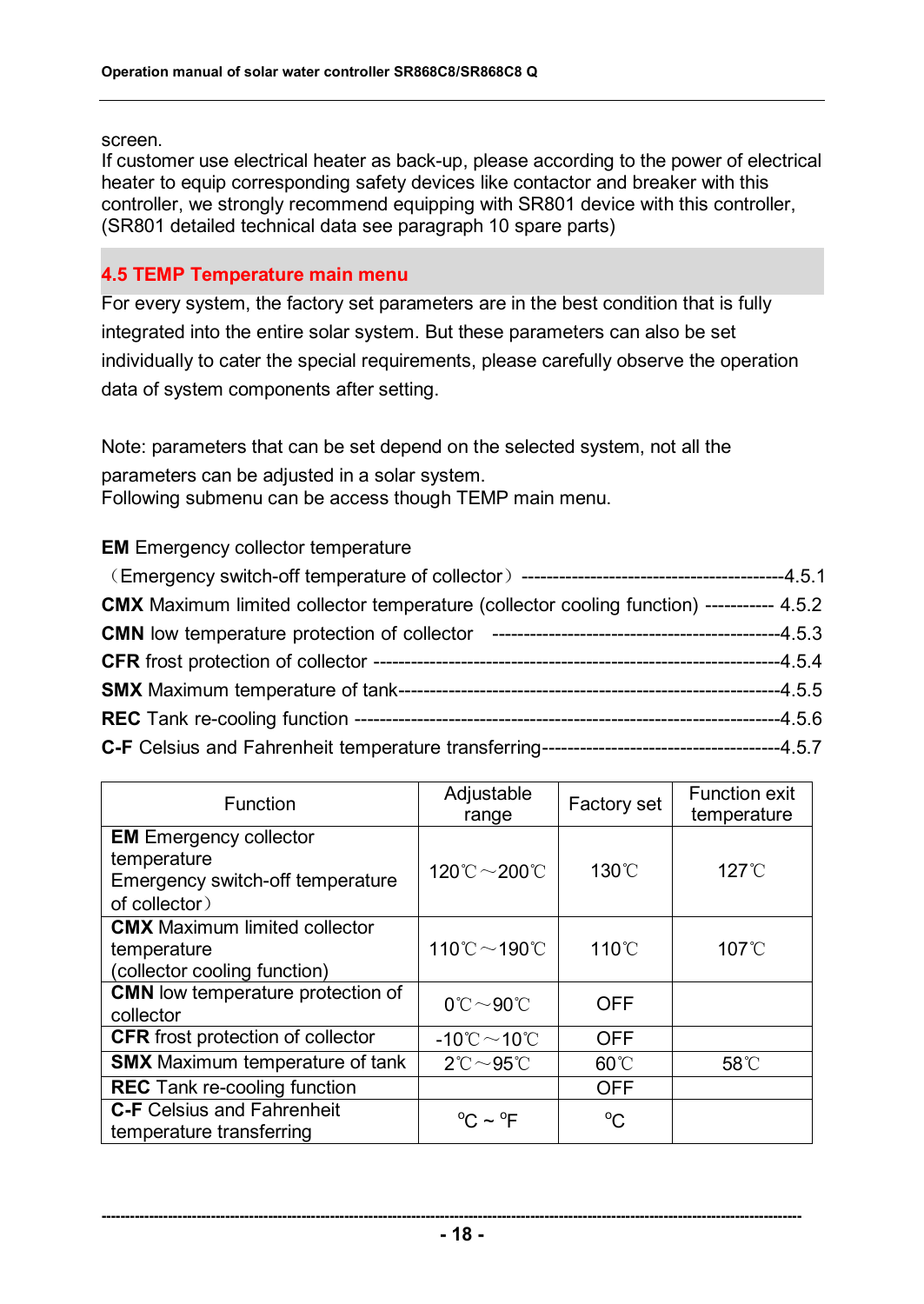# **4.5.1 EM Emergency collector temperature**(**Emergency switch-off temperature of collector**)

# **Function description:**

When collector temperature rises up to the limited temperature (EM), this function is activated, solar circulation pump is stopped in order to avoid the damage of system other components caused by high temperature. The adjustable range of this EM temperature is  $(120^{\circ}\text{C} \sim 200^{\circ}\text{C})$ , factory set is 130°C. When the temperature of collector rises up to EM limited temperature, solar circuit pump is ceased, but when collector temperature drops to 127℃, solar circuit pump restarts, and this function is deactivated.

# **Setup steps:**

to access main menu TEMP, then select submenu EM, "EM 130℃" displays on screen

►Press "SET" button, parameter "130℃" blinks.

► Press "+""-" button, adjust EM temperature, adjustable range (120 °C  $\sim$  200 °C), factory set is 130℃.

►Repress "SET" button, activate and deactivate this function, if deactivate the function, "EM - - -" displays on screen.

►Press "ESC" button to exit menu or wait for 20 seconds to exit automatically, set parameters are saved automatically.

$$
E_{130}^{\rm m}
$$

益 When this two signals of EM blinks on the screen, it indicates this function is in activated, and at this moment temperature of tanks reaches to its maximum limited temperature

When only this signal of EM blinks on the screen, it indicates this function is also Q) activated, but temperature of tank doesn't reach to its maximum limited temperature

# **4.5.2 CMX Maximum limited collector temperature (collector cooling function)**

#### **Function description:**

The collector cooling function delays the vaporization of the heat transfer fluid. Shortly before reaching the maximum temperature of the collector, the solar pump starts working in order to cool down the heat transfer fluid using the heat losses occurring in pipelines and storage cylinder.

**---------------------------------------------------------------------------------------------------------------------------------------------------**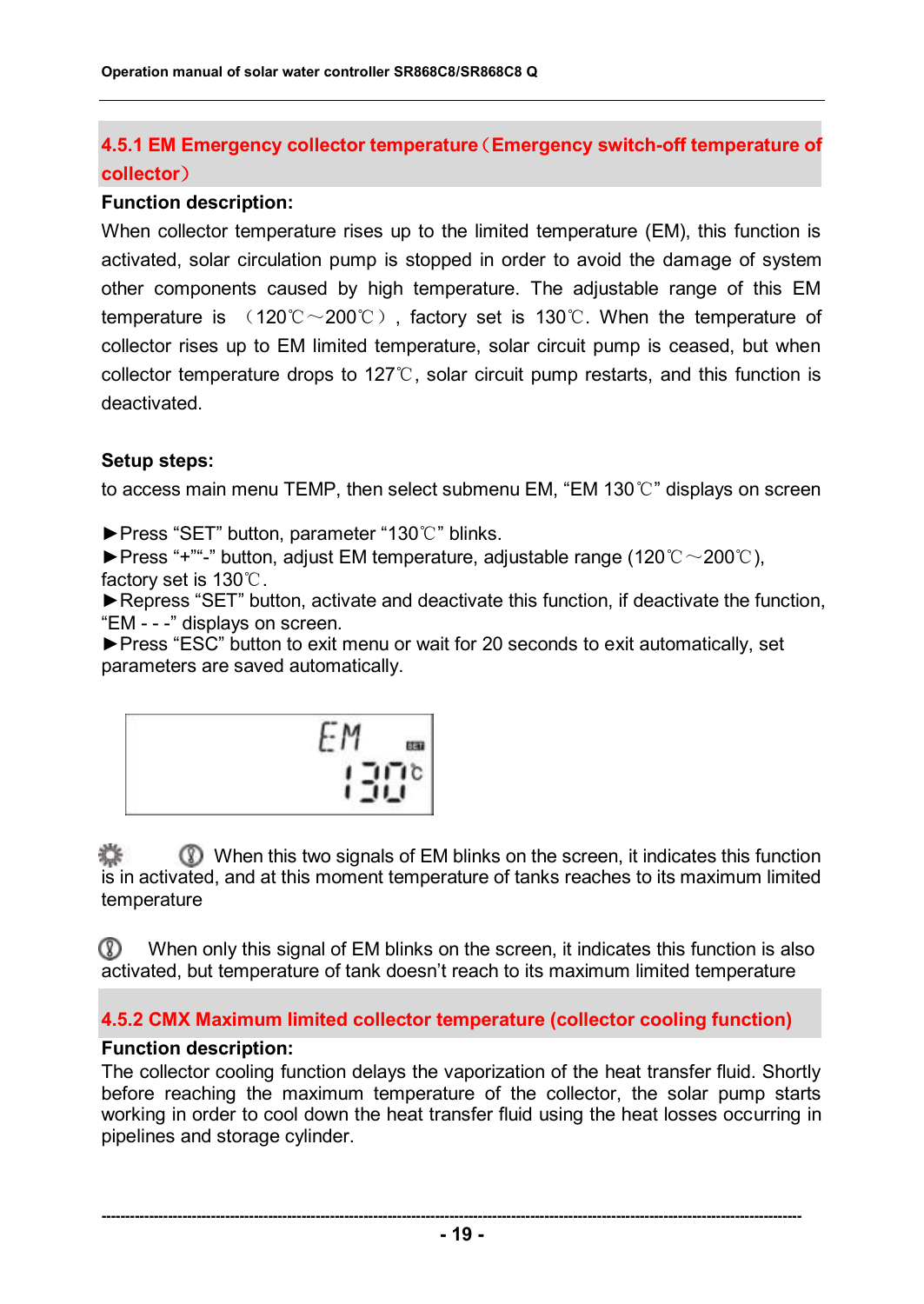When tank temperature rises to its preset maximal temperature, solar circuit pump is ceased compulsively even the temperature difference is satisfied. If the sunshine is very good, as a result collector temperature will rise continuously, when collector temperature rises up to its maximal temperature, solar pump will be triggered again even at the case that tank temperature is already to its maximal temperature. And solar pump works until the temperature of collector drops since this reversed circulation or when tank temperature rises its emergency temperature  $(95^{\circ}C)$ .

When  $\mathcal{L}$  displays, and  $\mathbb Q$  blinks on the screen, it indicates that tank emergency temperature reaches, tank temperature is ≥95℃

### **Setup steps:**

To access main menu TEMP, then select submenu CMX "CMX 110℃" displays on screen

►Press "SET" button, parameter "110℃" blinks.

►Press "+""-" button, to adjust the collector protection temperature, adjustable range

(100℃ $\sim$ 190℃), factory set is 110℃

►Repress "SET" button, activate and deactivate this function, if deactivate the function, "CMX - - -" displays on screen.

►Press "ESC" button to exit the menu or wait for 20 seconds to exit automatically, parameters are saved automatically.





CMX signal displays on screen, it indicates that this function is in activated.

#### **4.5.3 CMN low temperature protection of collector**

#### **Description:**

When the temperature of collector is below preset CMN temperatures, solar circuit pump is ceased, even when the temperature difference between collector and tank exceeds switch-on temperature difference, solar pump doesn't work yet. When temperature of collector is  $3^{\circ}$ C higher that the preset CMN temperature, solar circuit pump is restarted, controller exits this program.

#### **Setup steps**:

To access main menu TEMP, then select submenu CMN, "CMN-----" displays on screen, default set is off.

**---------------------------------------------------------------------------------------------------------------------------------------------------**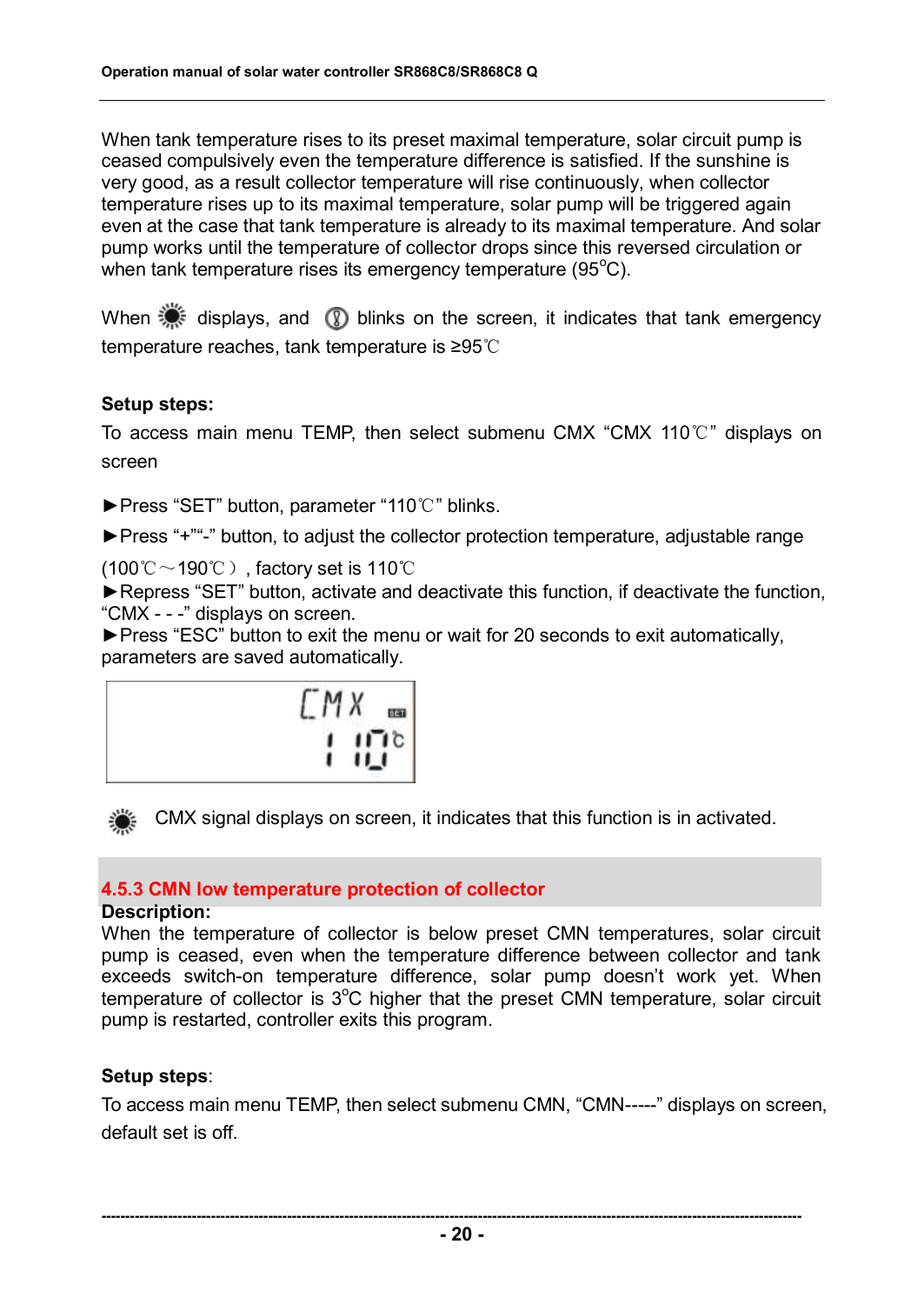- ►Press "SET" button, default off signal "- -" blinks on screen.
- ►Repress "SET" button, to activate and deactivate this function

►Press "+""-" button, to adjust the low protection temperature of collector CMN,

adjustable range (00℃ $\sim$ 90℃), after activate the function, factory set is 10℃ ► Press "ESC" button to exit the menu or wait for 20 seconds to exit automatically, parameters are saved automatically.

$$
LMN =
$$

CMN signal displays on screen, it indicates that this function is in activated.

# **4.5.4 CFR frost protection of collector**

#### **Description:**

In winter when the temperature of collector is below the preset frost protection temperature (factory set is  $\overset{\circ}{4}^{\circ}$ C), Solar circuit pump is triggered. Besides when tank temperature  $(T2)$  drops to  $4^{\circ}$ C, electrical heater is triggered automatically and it is in operation until T2 is heated up to 20 °C or it is stopped when program of CFR is exited. When collector temperature rises up to  $7^\circ$ C, solar circuit pump is ceased, program of CFR exits automatically.

This function is used in system, which use water as heat transfer liquid, to avoid the freezing of solar heat transfer fluid.

#### **Setup steps:**

To access main menu TEMP, then select submenu CFR, "CFR ----" displays on screen, default set is off.

- ►Press "SET" button, default off "- -" blinks.
- ► Repress "SET" button, to activate or deactivate this function
- ►Press "+""-" button, to adjust the frost protection function, adjustable range is
- $($ -10℃ $\sim$ 10℃), after function activated, default set is 4℃
- ► Press "ESC" button to exit the menu or wait for 20 seconds to exit automatically, parameters are saved automatically.

$$
\begin{array}{c}\n\text{C} \,F \,R \quad \text{as} \\
\hline\n\end{array}
$$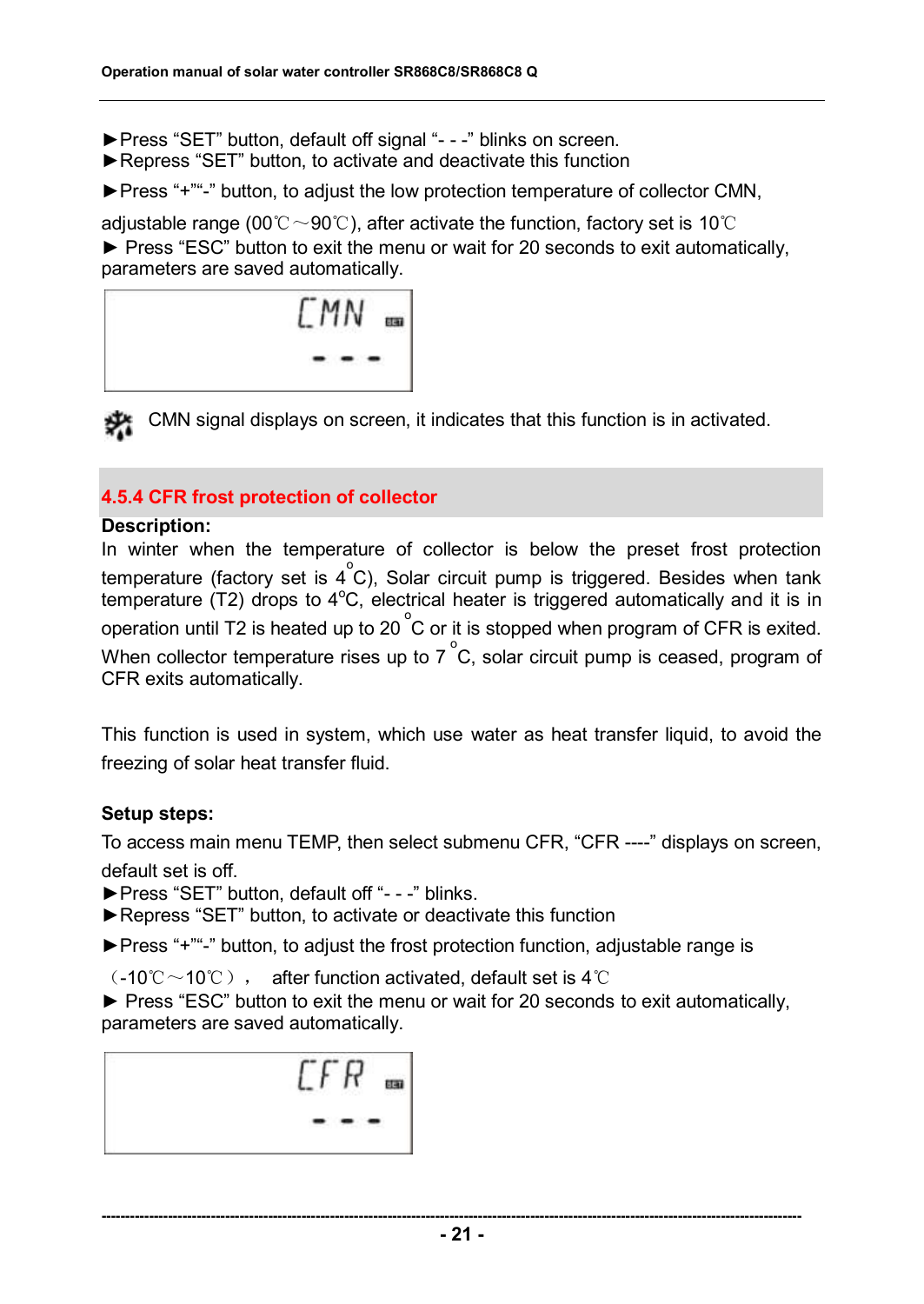CFR signal displays on screen, it indicates that this function is in activated.

**Note:** this function is only available in special solar system which using no-anti-freezing liquid; this kind of system is only suitable in area where the ambient temperature is near to  $0^{\circ}$ C in only few days. If safety requirement is very high, then anti-freezing is necessary, we suggest to use suitable anti-freezing liquid to avoid frost problem.

### **4.5.5 SMX Maximum temperature of tank**

#### **Description:**

When the DT between collector T1 and Tank 2 caters the switch-on DT of circulation, solar pump is triggered, but in order to avoid the high temperature inside tank, controller will check whether the temperature (T3) of top part of tank is higher than maximum temperature of tank, when T3 is higher than preset SMX temperature, solar pump is ceased even at the case that DT caters condition. When tank temperature drops and is  $2^{\circ}$ C below the SMX, solar pump restarts when DT caters condition.

#### **Setup steps:**

To access main menu TEMP, then select submenu SMX, "SMX 60℃" displays on screen.

►Press "SET" button, parameter "60℃"blinks

►Press "+""―" button to adjust the value of

maximum temperature of tank1 adjustable

range is  $(2^{\circ}\text{C} \sim 95^{\circ}\text{C})$ , default set is 60°C

►Repress "SET" button to activate and deactivate this function, if function deactivated, "SMX - - -" displays on the screen.

► Press "ESC" button to exit the menu or wait for 20 seconds to exit automatically, parameters are saved automatically.

迕 SMX signal displays on screen, it indicates that this function is in activated.

# **4.5.6 REC Tank re-cooling function**

# **Description:**

If tank temperature is over tank's maximum temperature, and at the same time, collector temperature is  $5^{\circ}$ C lower than tank temperature, then solar pump is triggered, through this reversed circulation, tank temperature is reduced by heat loss occurs in collector, solar pump keep in working until tank temperature drops below its maximum temperature.

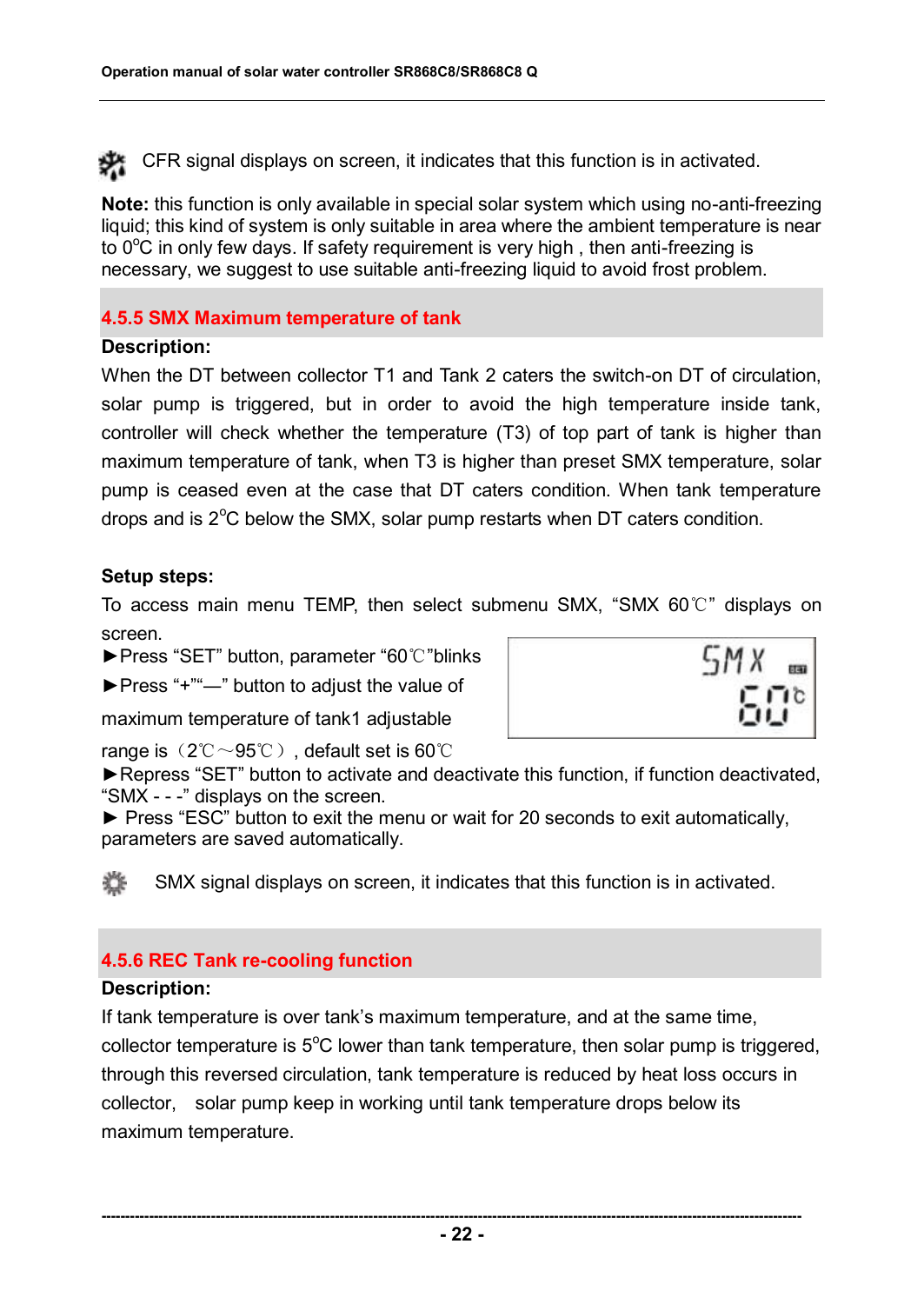#### **Setup steps:**

To access main menu TEMP, then select submenu REC, "REC OFF" displays on screen, default set is off.

►Press "SET" button, parameter "OFF" blinks on screen



►Repress "SET" button to activate or

deactivate this function, after function activated; factory set is "REC ON"

► Press "ESC" button to exit the menu or wait for 20 seconds to exit automatically, parameters are saved automatically.

益 REC signal displays on screen, it indicates that this function is in activated.

# **4.5.7 C- F Celsius and Fahrenheit temperature transferring**

#### **Setup** steps**:**

To access main menu TEMP, then select submenu C-F, "C F ℃" displays on screen.

►Press "SET" button, parameter "℃" blinks on the screen.

►Press "+" button, to select between Celsius and Fahrenheit temperature, factory set is ℃

►Press "ESC" button to exit menu or wait for 20 seconds to exit automatically, parameters are saved automatically.

# **4.6 FUN Auxiliary function**

The auxiliary function of this controller can be set under "FUN" submenu; it is possible to activate several auxiliary functions at the same time.

# **Note:**

Sometimes, your selected function needs an extra signal input to connect temperature sensor or an extra output to connect pump or electromagnetic valve. in "FUN "submenu, some functions are deactivated. Hence, for different system, activated or deactivated status for following auxiliary functions in submenu is also different.

# **Example to explain:**

If you set thermal energy measuring parameter (OHQM) is off, that means this function is deactivated, then, FMAX, MEDT and MED% functions are disappeared in the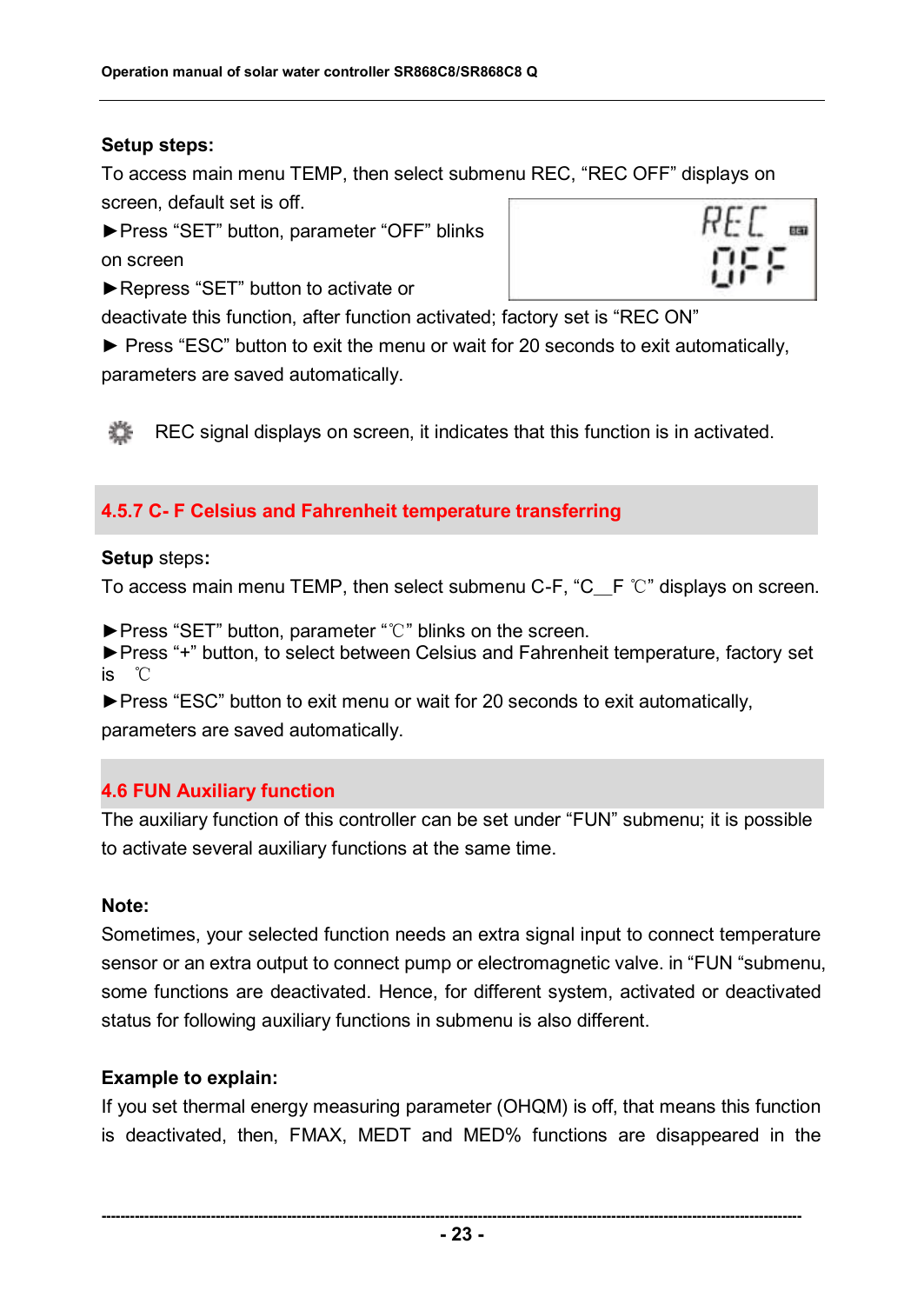submenu, only when this function (OHQM) is activated, they are just appear in the submenu. (See detailed in §3.2 menu structure)

#### **Following submenu can be accessed through menu "FUN"**

| CIRC Temperature controlled hot water circulation pump -----------------------------4.6.2     |  |
|-----------------------------------------------------------------------------------------------|--|
| nMIN Solar circuit pump speed adjusting (RPM speed controlling) --------------4.6.3           |  |
| <b>DTS</b> Standard temperature difference (for circuit pump speed adjusting) ------4.6.3.1   |  |
| RIS Increase rate (for circuit pump speed adjusting)----------------------------------4.6.3.2 |  |
|                                                                                               |  |
|                                                                                               |  |
|                                                                                               |  |
|                                                                                               |  |
|                                                                                               |  |
|                                                                                               |  |
|                                                                                               |  |
| <b>BYPA</b> High temperature by-pass function                                                 |  |
|                                                                                               |  |

# **4.6.1 DVWG Anti-Legionella function**

#### **Description:**

In order to avoid occurring bacteria in water tank when the temperature of tank is lower for a long time, controller will check the temperature of tank every 7 days in a period automatically, if the temperature of tank is never over  $70^{\circ}$ C during this period, then at the factory set default time of 01:00 on the seventh day of the period auxiliary heating system is triggered automatically to heat water until it rises up to 70 $\mathrm{^{\circ}C}$ , bacteria is killed by high temperature, whereafter function is deactivated.

# **Setup steps:**

To access main menu FUN, then select submenu DVWG, "DVWG OFF" displays on screen. Default set is "OFF".

►Press "SET" button, parameter" OFF" blinks on the screen.

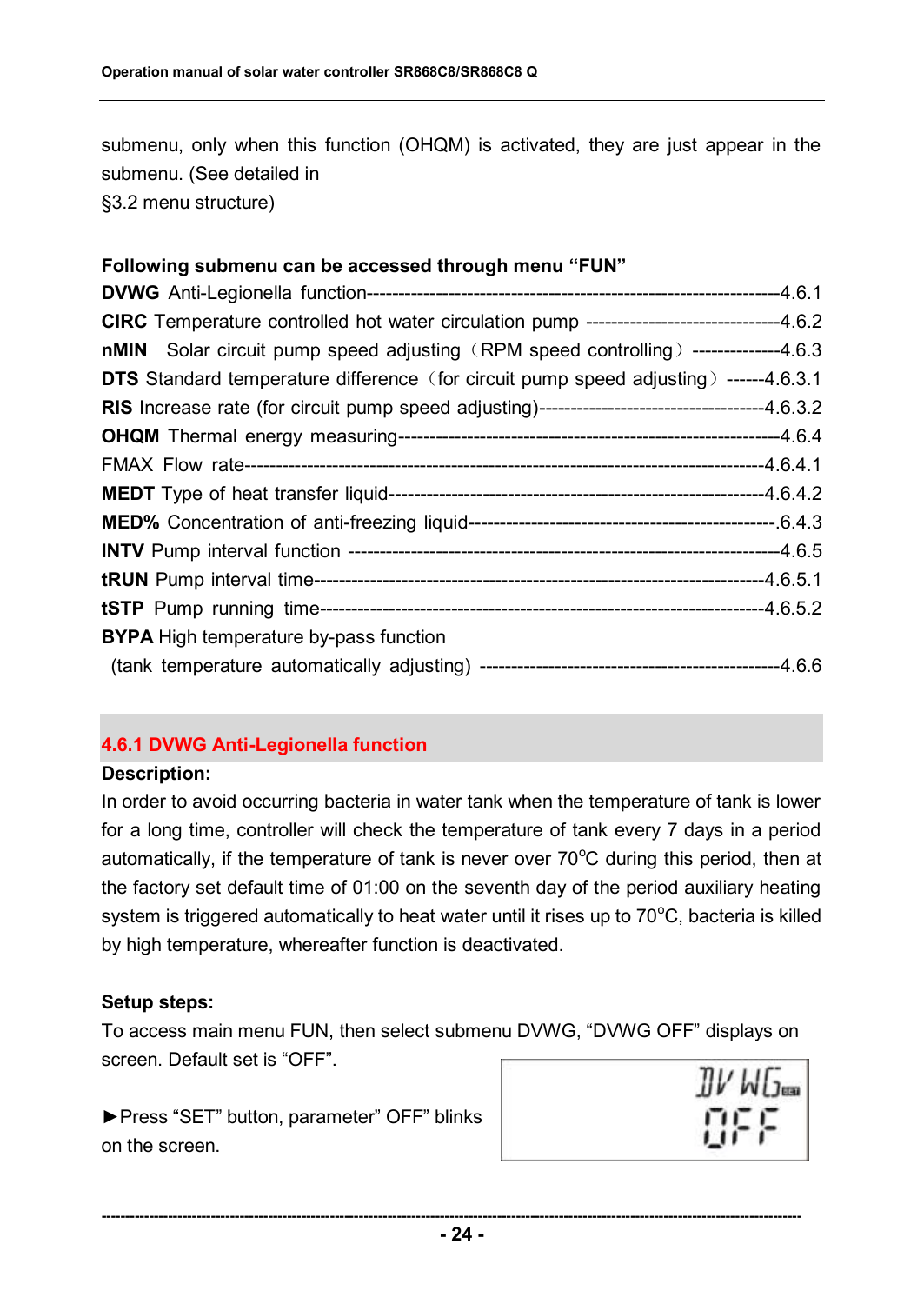►Repress"+""-"button, "DVWG ON" blinks on the screen, function is triggered.

►Press "ESC" button to exit the menu or wait for 20 seconds to exit automatically, parameters are saved automatically.

#### **4.6.2 CIRC Temperature controlled hot water circulation pump**

#### **Description:**

Solar system can provide temperature-controlled hot water circulation function; this function needs an extra hot water circulation pump (connect output port R2) and a sensor, which is installed on the return pipe of hot water (connect input port T4). When the temperature signal of sensor T4 is less than the preset turning on temperature of circulation pump, the hot water circulation pump (R2) triggers and works till the temperature exceeds the turning off temperature.

**Factory set**: the desired hot water temperature is 40<sup>o</sup>C, when return temperature T4 drops to 35<sup>o</sup>C, circulation pump R2 is triggered, when T4 rises up to 40<sup>o</sup>C, circulation pump R2 is ceased.

**Condition for triggering hot water circulation pump**: only when tank temperature T2 is  $7^{\circ}$ C higher than the required hot water temperature, hot water circulation pump just can be triggered.

**Note:** in order to avoid large measuring error, the sensor T4 on hot water return pipe should be installed 1.5m far away from tank. This function isn't available in all systems.

#### **Setup steps**:

To access main menu FUN, then select submenu CIRC, "CIRC-------" displays on screen, factory set is off.

►Press "SET" button, parameter "- - -" blinks on screen.

►Repress "SET" button, parameter "40℃"

CTRC.

blinks on screen

►Press "+""-" button, to adjust the temperature of hot water return, adjustable range:

2℃~95℃), after function is activated, factory set is 40℃

►Press "SET" button again, "- - -" blinks on screen, function is deactivated

► Press "ESC" button to exit the menu or wait for 20 seconds to exit automatically, parameters are saved automatically.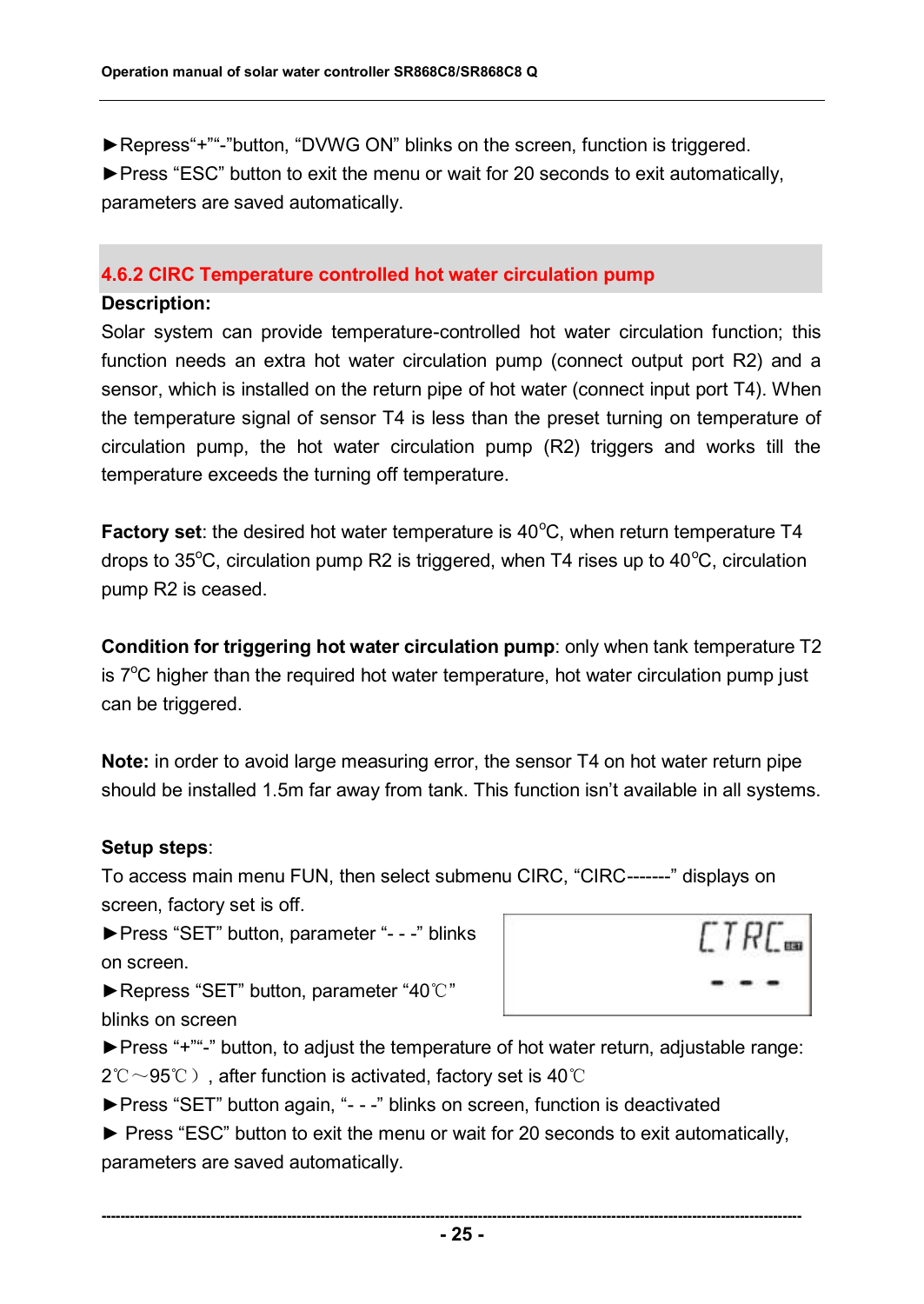# **4.6.3 nMIN Solar circuit pump speed adjusting**(**RPM speed controlling**) **Note: SR868C8 doesn't have this function**

### **Description:**

R1 output can be configured to function either as RPM controlled output or simple switch output. When this function is activated, the output is RPM controlled output; when parameter is set as "nMIN"100%" the output becomes a normal switch output.

**Normal switch output**: circuit pump speed controlling is deactivated, pump is operated with a fixed speed, and flow rate is not changed.

**RPM control output:** (speed controlling is activated), the control system attempts to maintain a constant temperature difference between collector and tank. The pump performance is continuously adjusted and the volume flow pumped is increased or reduced, depending on the temperature difference.

#### **Setup steps**:

To access main menu FUN, then select submenu nMIN, "nMIN 30" displays on screen.

►Press "SET" button, parameter "30" blinks on the screen

►Press "+""―" button, to adjust speed of circuit pump, adjustable range  $(30 \sim 100\%)$ , factory set is 30%



► Press "ESC" button to exit the menu or wait for 20 seconds to exit automatically, parameters are saved automatically.

# **4.6.3.1 DTS Standard temperature difference**(**for circuit pump's speed adjusting**) **Note: SR868C8 doesn't have this function**

#### **Description:**

When the switch-on temperature difference  $(\triangle T \text{ ON})$  reaches, solar pump is triggered, and then within 20 seconds, pump speed reaches to its minimum speed (30%). Whereafter, controller checks continuously, when the standard temperature difference (DTS) reaches, the speed of pump increases one grade (10%), temperature difference RIS increases every  $1^{\circ}$ C, speed of pump increases 10% until it reaches to its maximum speed 100%. Through setting the temperature difference increase rate (RIS) can achieve the controlling of pump speed. If temperature difference drops to the switch-off  $TD(\triangle T$  OFF), circuit pump is ceased.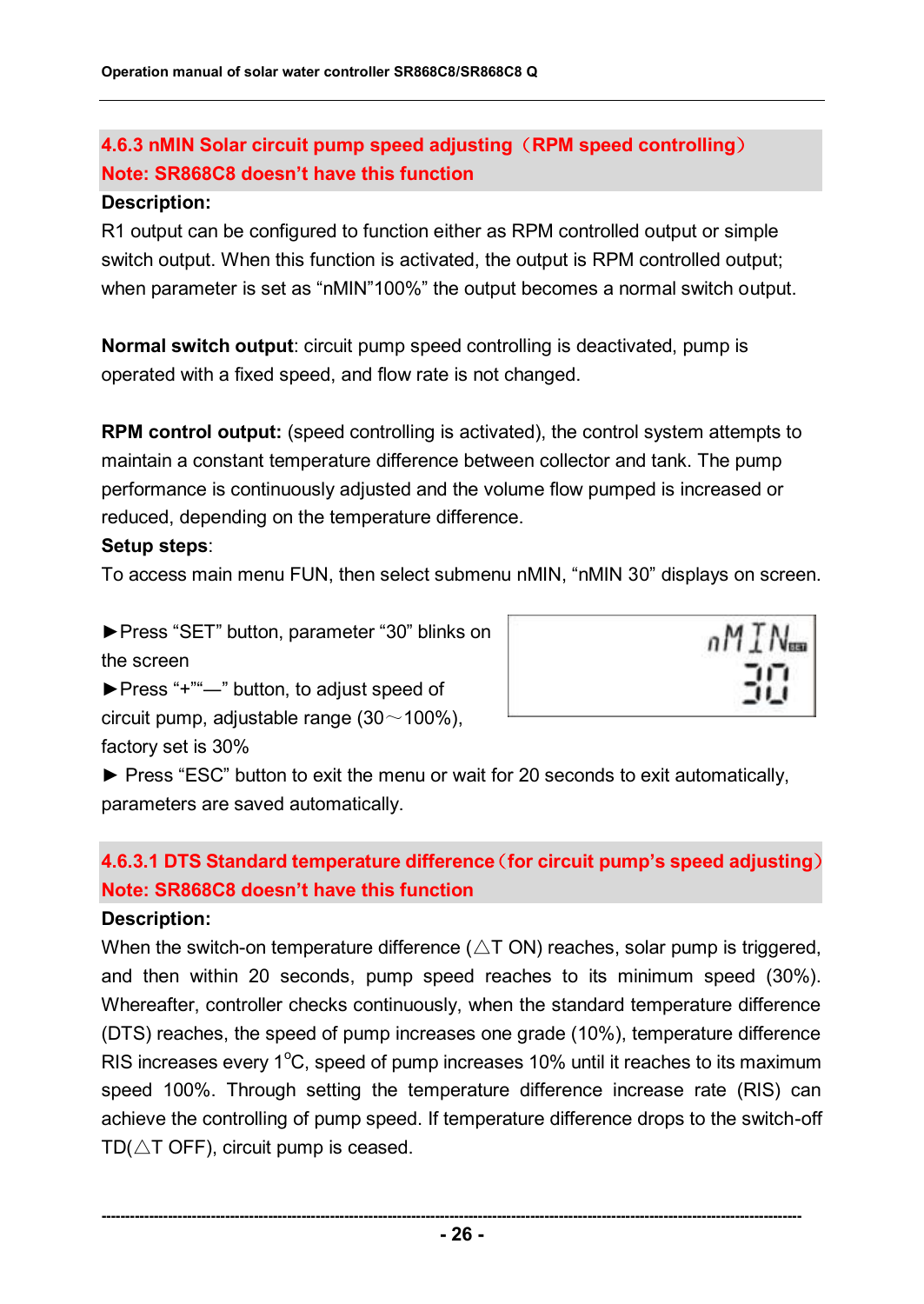### **Setup steps:**

To access main menu FUN, then select submenu DTS, "DTS  $08^{\circ}$ C" displays on the screen

► Press "SET" button, parameter "08°C" blinks on the screen

► Press "+""-" button, to adjust standard TD, adjustable range ( $2^{\circ}\text{C} \sim 30^{\circ}\text{C}$ ), factory set is  $08^{\circ}$ C

► Press "ESC" button to exit the menu or wait for 20 seconds to exit automatically, parameters are saved automatically.

# **4.6.3.2 RIS Temperature increase rate (for circuit pump speed adjusting) Note: SR868C8 doesn't have this function**

#### **Setup steps:**

To access main menu FUN, then select submenu RIS, "RIS 01 $^{\circ}$ C" displays on screen.

► Press "SET" button, parameter "01°C" blinks on the screen

►Press "+""-" button, to adjust increase rate of

(RIS) of temperature difference, adjustable range  $(1^{\circ}\text{C} \sim 20^{\circ}\text{C})$ , factory set is 1 $^{\circ}\text{C}$ 

► Press "ESC" button to exit the menu or wait for 20 seconds to exit automatically, parameters are saved automatically.

# **4.6.4 OHQM Thermal energy measuring Note: SR868C8 doesn't have this function**

#### **Description:**

Controller has function for measuring the thermal energy; it can measure the energy which from collector transfers to tank. For the sake of measuring, the temperature (T0, T1) on going and return pipe should be checked, and an extra flow meter should be installed on the circulation pipe, it is used for measuring the flow rate.

The thermal energy through solar system is calculated with measured parameter temperature T1, T0 and flow rate. Thermal energy get in the current day displays in DKWh, accumulative thermal energy displays in kWh or MWh. **Setup steps:**

**---------------------------------------------------------------------------------------------------------------------------------------------------**



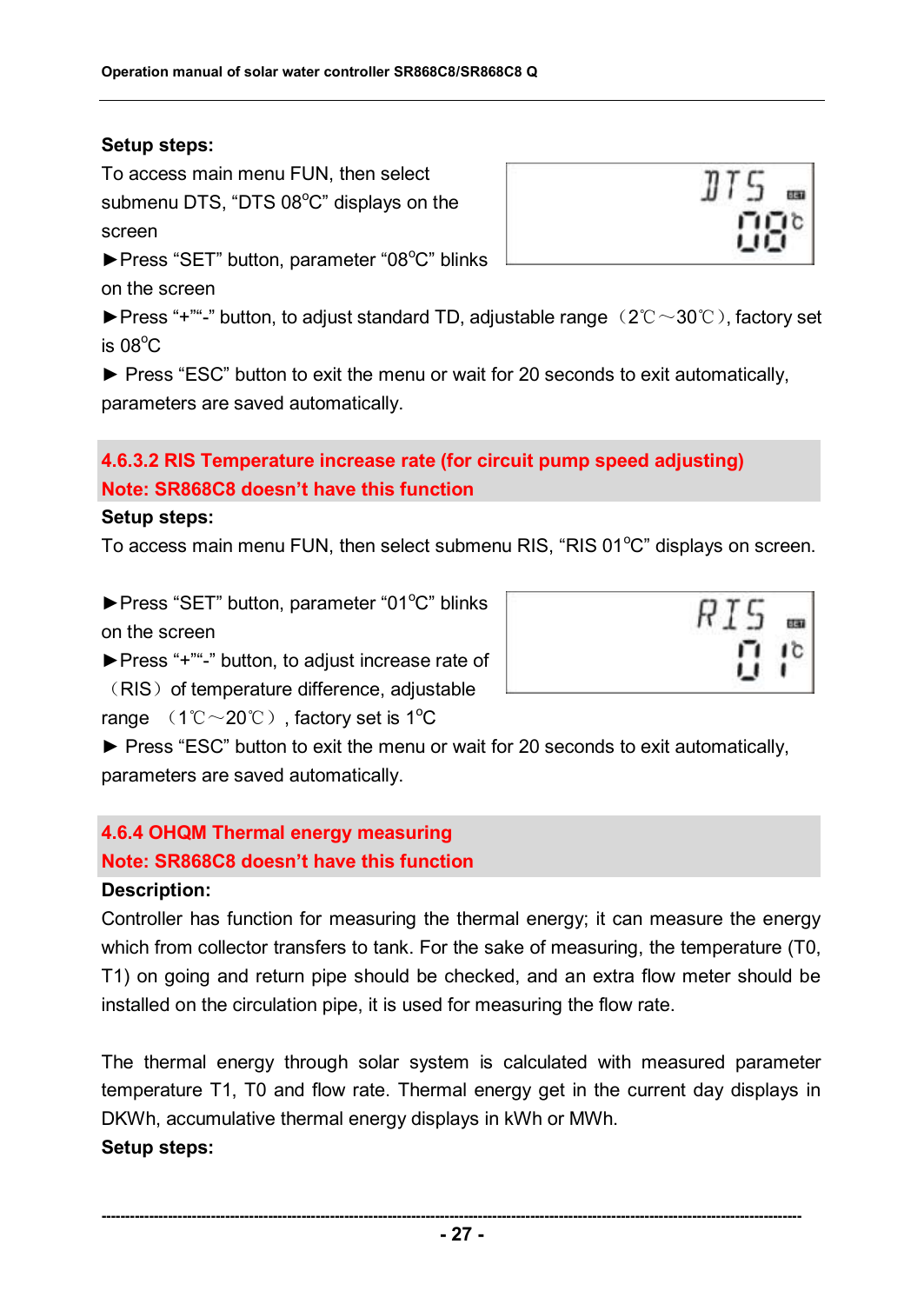To access main menu FUN, then select submenu OHQM, "OHQM OFF" displays on screen,

Factory set is OFF

►Press "SET" button, parameter "OHQM

OFF" blinks on the screen

►Repress "+""-" button, to activate this

function, "OHQM oN" blinks on the screen

► Press "ESC" button to exit the menu or wait for 20 seconds to exit automatically, parameters are saved automatically.

# **Note:**

**1)** Thermal energy achieved in current day, accumulative thermal energy and operation time of pump can be reset, doing like following

**Operation steps:** under standby status, doing like following

►Press "+""-" button, select to check the thermal energy of current day, "DKWH XX" "SET" displays on the screen.

►Press "SET" button for 3 seconds, buzzer makes 3 times "du-----", the daily thermal energy is cleared, and daily thermal energy is reset to "00".

►Press "+""-" button, select to check accumulative thermal energy, "KWH XX" or "MWH XX" "SET" displays on the screen.

►Press "SET" button for 3 seconds, buzzer makes 3 times "du-----", the sum thermal energy is cleared, accumulative thermal energy is reset to "00".

►Press "+""-" button, select to check operation time of pump, "hP XX" "SET "displays on the screen.

►Press "SET" button for 3 seconds, buzzer makes 3 times "du-----", the operation time of pump is cleared, and it is reset to "00".

**2)** Only when the thermal energy balance function is activated, operation time of circulation pump function just can be triggered.

# **4.6.4.1 FMAX Flow rate**

# **Note: SR868C8 doesn't have this function**

FAMX: Flow rate L/min. adjustable range:  $(0.1 \sim 20)$  L/min, increase rate 0.1L per time, factory set is 2.0L/min

# **Setup steps:**

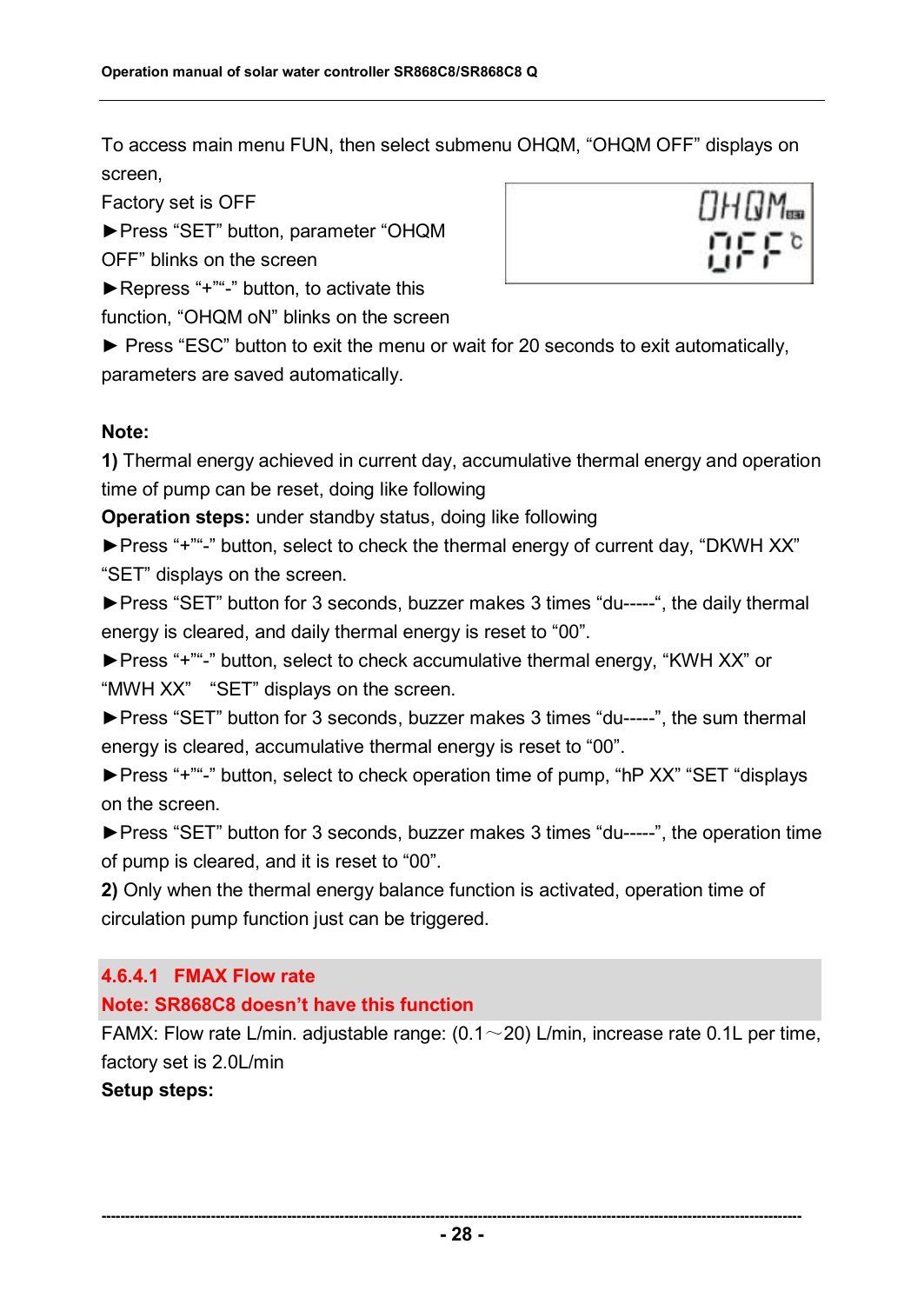To access main menu FUN, then select submenu FMAX, "FMAX 2.0" displays on screen.



 $MF$   $T$   $T_m$ 

►Press "SET" button, parameter "2.0" blinks on the screen

► Press "+""-" button to adjust parameter of flow rate. adjustable range  $(0.1~0.20)$ 

► Press "ESC" button to exit the menu or wait for 20 seconds to exit automatically, parameters are saved automatically.

# **4.6.4.2 MEDT Type of heat transfer liquid Note: SR868C8 doesn't have this function**

MEDT: type of heat transfer liquid, adjustable range  $(00\sim 03)$ , factory set : 01 Type of heat transfer liquid:

- 00: Water
- 01: Propylene glycol
- 02: Glycol
- 03: Tyfocor LS/G-LS

#### **Setup steps:**

To access main menu FUN, then select submenu MEDT, "MEDT 01" displays on screen.

►Press "SET" button, parameter "01"

blinks on the screen

►Press "+""-" button, to adjust type of heat

transfer liquid, adjustable range (00 $\sim$ 03)

► Press "ESC" button to exit the menu or wait for 20 seconds to exit automatically, parameters are saved automatically.

# **4.6.4.3 MED% Concentration of heat transfer liquid Note: SR868C8 doesn't have this function**

MED% Concentration of heat transfer liquid (volume percentage %), depending on the type of heat transfer liquid, adjustable range (20 ~70), factory set 40%

# **Setup steps:**

To access main menu FUN, then select submenu MED%, "MED% 40" displays on screen.

►Press "SET" button, parameter "40" blinks on the screen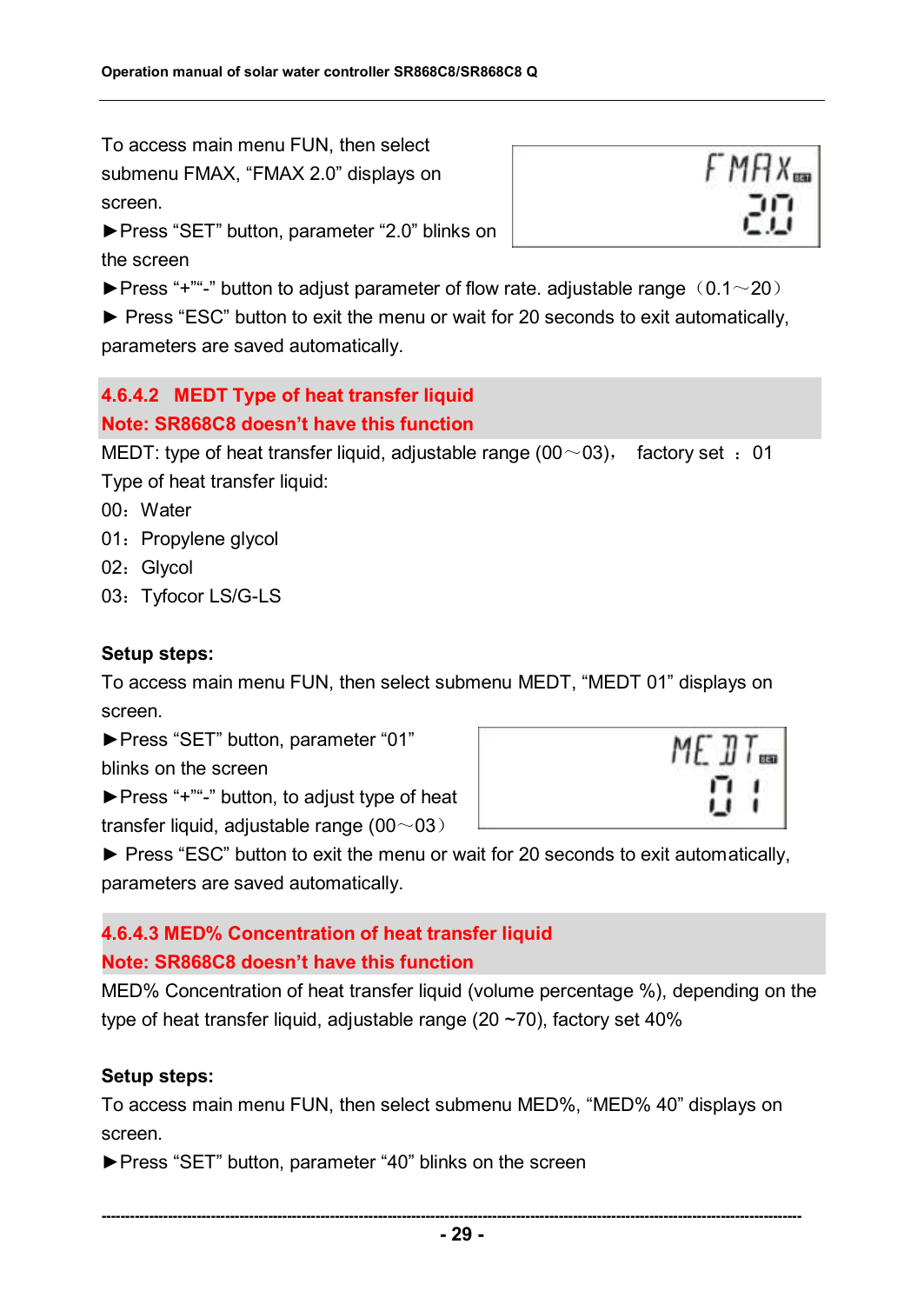►Press "+""-"button to adjust concentration,

adjustable range (20 $\sim$ 70)

► Press "ESC" button to exit the menu or wait

for 20 seconds to exit automatically,

parameters are saved automatically.

# **4.6.5 INTV Pump interval function Note: SR868C8 doesn't have this function**

# **Description:**

This function is useful when collector sensor isn't installed in collector (sensor installed on the outlet pipe of collector). In order to measure the actual temperature of collector, within the preset interval, solar pump is triggered like pulse, so that the hot water inside collector can flow to the pipe, where sensor is mounted, as the result, the actual temperature of collector is measured. It is unnecessary to activate this function in all time, you can use it within a preset time section, default set time is 06:00 ~20:00.

During the period that solar pump is in operating, (the period of running time can be set by parameter "tRUN"), controlled check the temperature signal of sensor, if the temperature increases less than  $1^{\circ}C$ , then solar pump is ceased automatically. After the break time (interval can be set by parameter "tSTP"), same process repeats.

During the period that solar pump is in operating, if measured temperature increases over  $1^{\circ}C$ , then the next interval is omitted, this omitting repeats when it caters condition and until the switch-on temperature difference is catered or no more temperature can be measured. After that, pump interval function recovers to pulse rate-controlled mode.

# **Setup steps:**

To access main menu FUN, then select submenu INTV, "INTV OFF" displays on screen.

► Press "SET" button, parameter "OFF" displays and blinks, factory set is "OFF"



► Press "+""-" button, to activate this function, "INTV ON" displays on the screen.

► Press "ESC" button to exit the menu or wait for 20 seconds to exit automatically, parameters are saved automatically.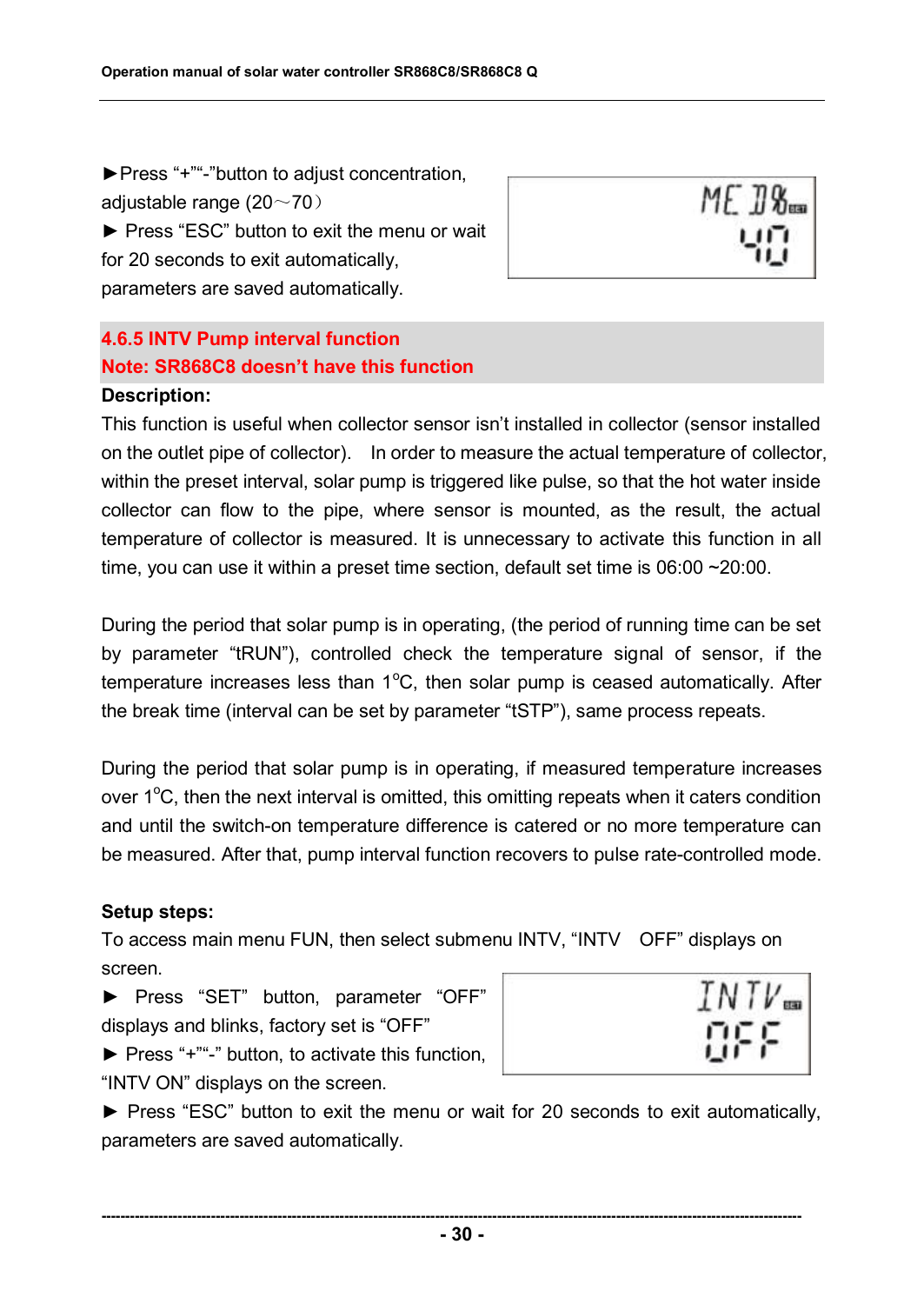# **4.6.5.1 tSTP Pump interval- time**

#### **Note: SR868C8 doesn't have this function**

#### **Setup steps:**

To access main menu FUN, then select submenu tSTP, "tSTP 30" displays on screen.

►Press "SET" button, parameter "30" blinks on screen, factory set is "30" minutes.

►Press "+""-" button to adjust the loading time, adjustable range:  $10\neg 60$  minutes,



►Press "ESC" button to exit the menu or wait

for 20 seconds to exit automatically, parameters are saved automatically.

# **4.6.5.2 tRUN Pump running time**

**Note: SR868C8 doesn't have this function**

#### **Setup steps:**

To access main menu FUN, then select submenu tRUN, "tRUN 10" displays on screen.

►Press "SET" button, parameter "10" blinks

on screen, factory set is 15 second. .



- ► Press  $*$  "+"<sup>"-"</sup> button to adjust the running time, adjustable range:  $5 \sim 120$  seconds
- ►Press "ESC" button to exit the menu or wait for 20 seconds to exit automatically, parameters are saved automatically.

# **4.6.6 BYPA High temperature by-pass function (tank temperature automatically adjusting)**

# **Description:**

High-temperature bypass role is independent of the solar system's operation; the extra thermal energy of tank can be transferred to other application through this function, as a result the constant tank temperature can be kept. In order to transfer this extra energy, it needs an extra pump or electromagnetic valve. (Connect to output port R3).

# **For example:**

If we set the temperature of bypass is  $70^{\circ}$ C, then when tank temperature (T2) rises up to  $71^{\circ}$ C, this by-pass function is triggered, electromagnetic valve or circuit pump (R3) and TD controlled circuit pump (R1) will be triggered simultaneously. When tank temperature (T2) drops to  $67^{\circ}$ C, electromagnetic valve or circuit pump (R3) and TD controlled circuit pump (R1) will be ceased simultaneously.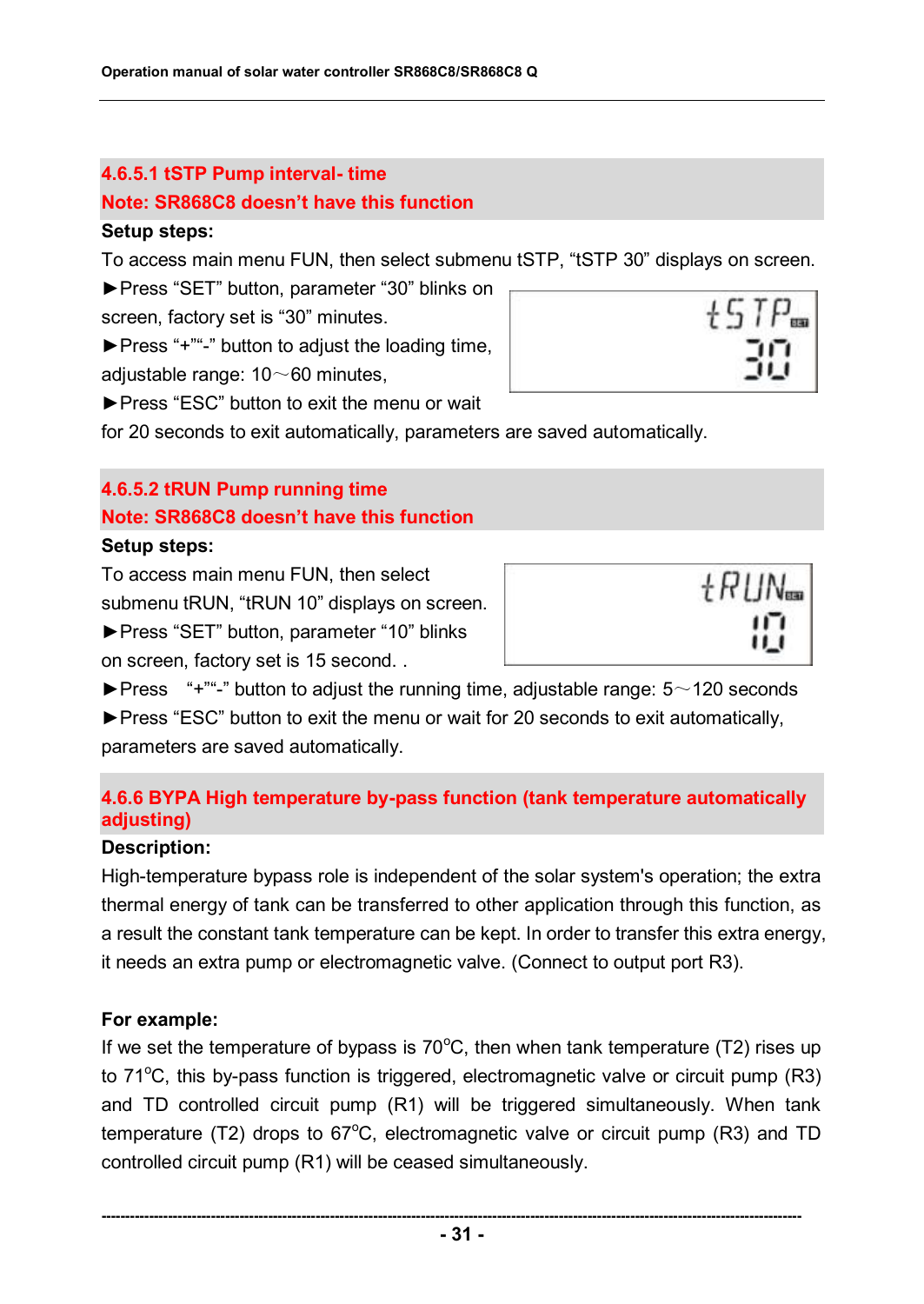### **Setup steps:**

To access main menu FUN, then select submenu BYPR, "BYPR------" displays on screen.

►Press "SET" button, "- - -"blinks on screen, default set is "OFF"



►Repress "SET" button, to activate by-pass

function, "BYPR 80℃" displays on the screen, "80℃" blinks

► Press "+""-" button to adjust this parameter, adjustable range ( $5^{\circ}$   $\sim$  120 $^{\circ}$ C)

► Press "ESC" button to exit the menu or wait for 20 seconds to exit automatically, parameters are saved automatically.

 $\frac{1}{\sqrt{2}}$  This signal displays on the screen, it indicates by-pass function is activated.

# **4.7 HND Manual mode**

When using this controller first time or when debugging this controller, output of this controller  $(R1, R2, R3, R4)$  can be triggered manually. "On, OFF" control.

# **Setup steps:**

To access main menu HND,

►Press "SET" button, "HND1 off" displays on the screen, R1 output manually set

►Repress "SET" button, "HND1 on" displays on the screen, R1 output is switched-on

►Repress "SET" again, "HND1 off" displays, R1 output is switched-off

►Press "ESC" to exit R1 set program

►Press "+" button, "HND2 off" displays on the screen, R2 output manually set ►Press "SET" button, "HND2on" displays on the screen, R2 output is switched-on ►Repress "SET" again, "HND2off" displays, R2 output is switched-off



**--------------------------------------------------------------------------------------------------------------------------------------------------- - 32 -**

------------------------------------------------------------------------------------------------------------------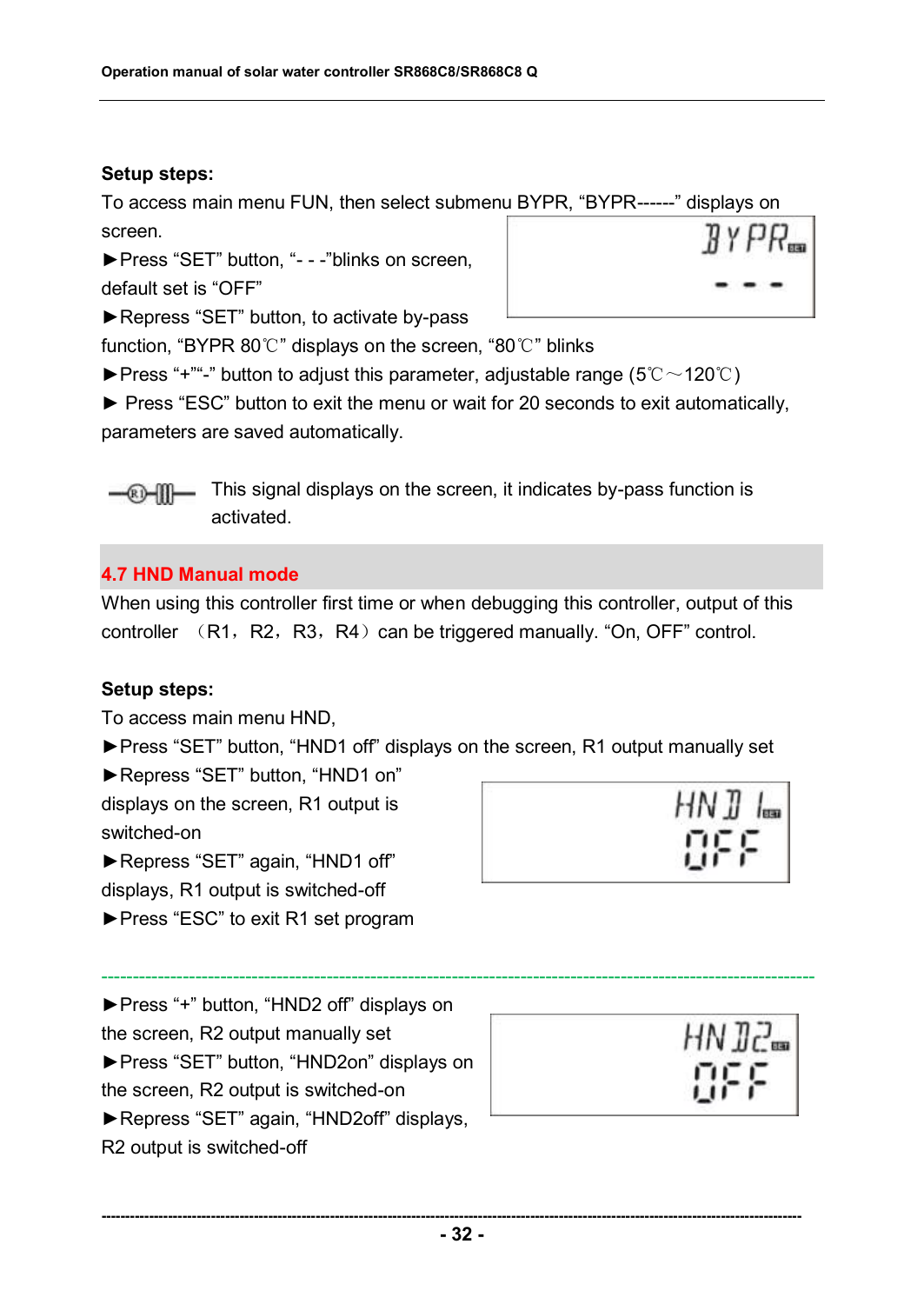#### ►Press "ESC" to exit R2 set program

►Press "+" button, "HND3 off" displays on the screen, R3 output manually set ►Press "SET" button, "HND3 on" displays on the screen, R3 output is switched-on ►Repress "SET" again, "HND3 off" displays, R3 output is switched-off

►Press "ESC" to exit R3 set program



►Press "+" button, "HND4 off" displays on the screen, R4 output manually set ►Press "SET" button, "HND4 on" displays on the screen, R4 output is switched-on ►Repress "SET" again, "HND4 off" displays, R4 output is switched-off





Note: when manual mode is **a complete contract in activated**, signal displays on the screen, after 15 minutes all outputs are switched-off, controller exits manual mode automatically.

------------------------------------------------------------------------------------------------------------------

------------------------------------------------------------------------------------------------------------------

-------------------------------------------------------------------------------------------------------------------

# **4.8 PASS Password setting**

#### **Setup steps:**

To access main menu PASS,

►Press "SET" button, "PWDC 0000", the left digital blinks, ask for to enter the password, factory set is "0000"

- ►Press "+""-" button to enter the first digital
- ►Repress "SET" button, the second digital blinks
- ►Press "+""-" button to enter the second digital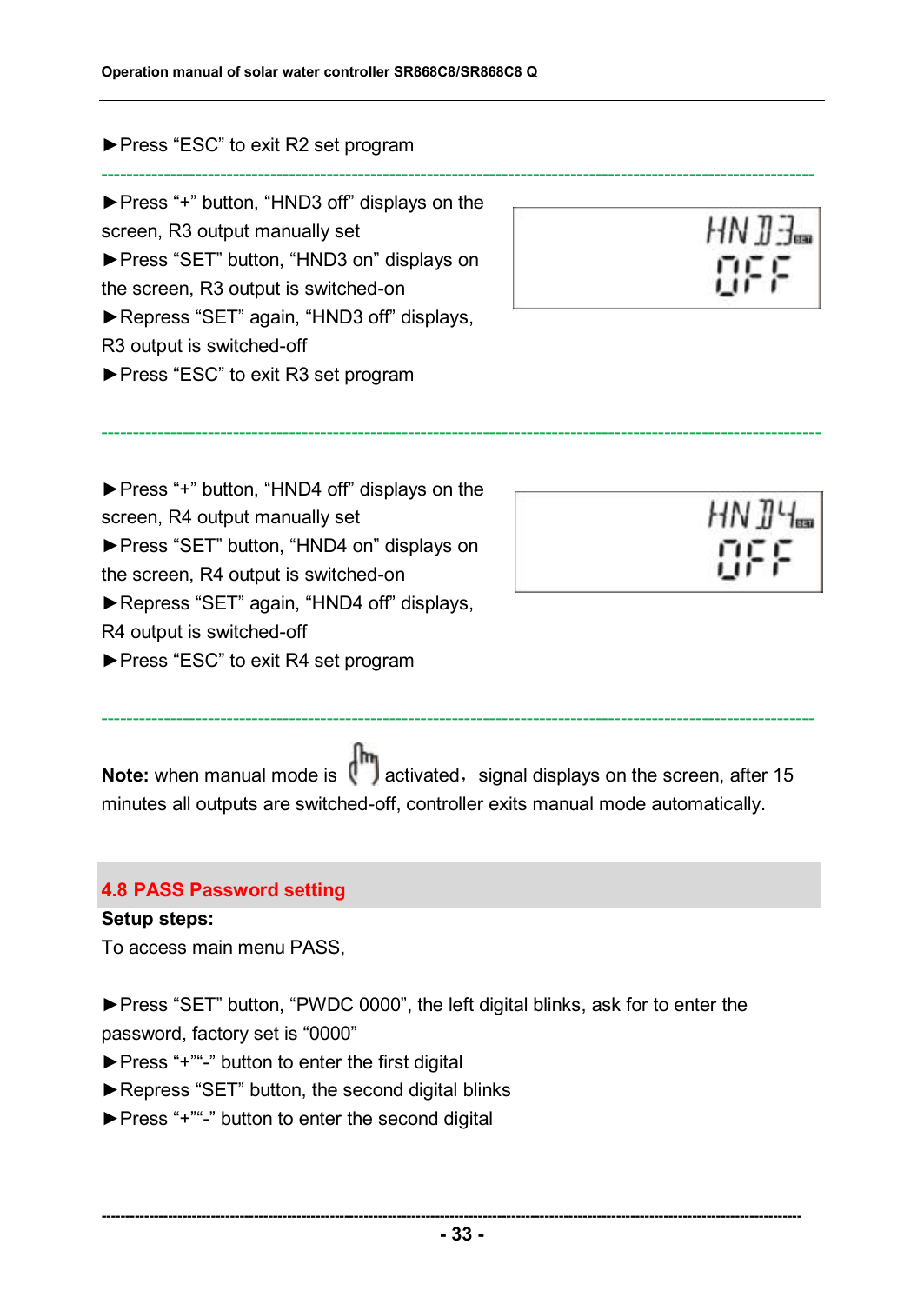►Repress "SET" button, the third digital blinks

- ►Press "+""-" button to enter the third digital ►Repress "SET" button, the fourth digital blinks
- ►Press "+""-" button to enter the fourth digital ►Press "SET" button, "PWDN 0000" displays on the screen, ask for entering a new password, doing like above to enter the new password
- ►Press "SET" button, "PWDG 0000" displays on the screen, ask for reentering the new



password, doing like above to reenter the new password, "PWOK" displays on the screen to indicate reentering password successfully.

►Press "ESC" button to exit set program or wait for 20 seconds to exit automatically.



# **Warning**!

If the password is forgot, it is not possible to recover, but you can recover the password to factory set, then you can reedit a password like above descript steps, doing like following to recover to factory set.

►Open the connection terminal cover,

 $\blacktriangleright$  Press  $(1)$  and hold down, then repress the recovery button, which is on the terminal plate.

► Buzzer makes "du-----" 3 times, then release ( i) button. Controller recovers to factory set, a new password can be reset now.

# **4.9 LOAD Recovery factory setting**

# **Setup steps:**

To access main menu REST,

►Press "SET" button, "YES" displays on the screen.

y F 5 सका

►Hold down "SET" button, buzzer makes

"du-----" 3 times, then release "SET" button.

Controller recovers to factory set, new paramters can be reset now.

►Press "ESC" button to exit set program or wait for 20 seconds to exit automatically.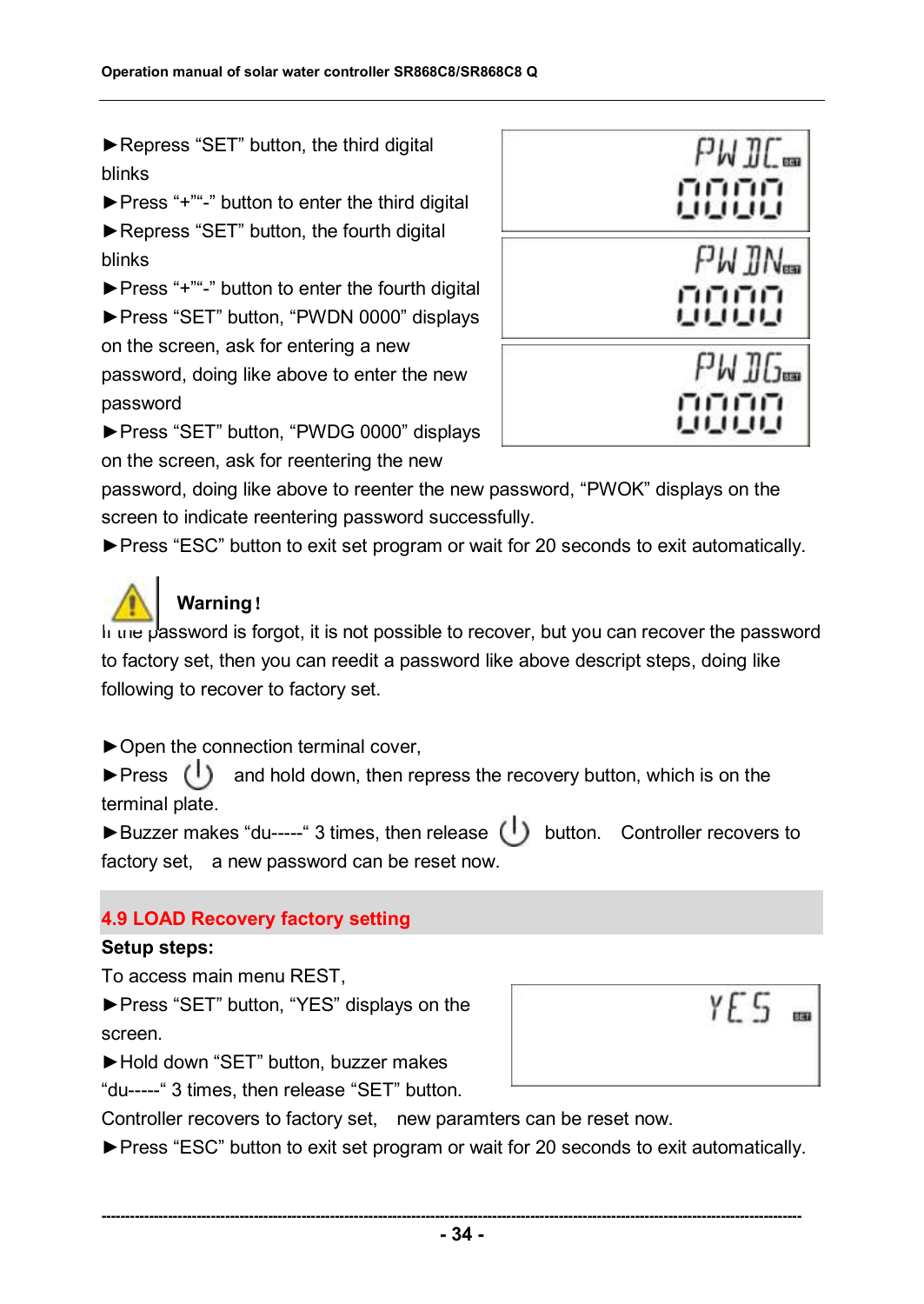# **4.10 On/OFF button**

Under the standby status,

▶Press ( ) button for 3 seconds; controller is switched off, "OFF" displays on the screen.

 $\blacktriangleright$  Repress  $(\cdot)$  button, controller is switched-on again.

# **4.11 Holiday function**

#### **Note: SR868C8 doesn't have this function**

#### **Description:**

This function activates in night, solar liquid will flow from storage tank to collector to cool the tank, and therefore to prevent high thermal loads problem of the solar system due to completely heated storage tank. The function is activated at night between 10 pm and 6 am, when the collector temperature drops 8  $^{\circ}$ C below the storage tank temperature (T2), solar circuit pump starts to work; when the temperature of collector is 2<sup>o</sup>C below the tank temperature, and solar circuit pump is ceased.

# **Activate this function if:**

- You intend to be absent for an extended period (holiday)
- No hot water is required for an extended period.

**Note:** The function is deactivated when the temperature in lower section of storage tank falls down to  $35^{\circ}$ C.

# **Activate/ deactivate this function:**

►Press "Holiday" button for a long time until the signal of holiday function displays on the screen, and then holiday function is activated.

►Repress "Holiday" button, signal disappears, holiday function is deactivated.

#### **Note:**

This function is only activated when you are not at home for long time, when you come back; please make sure to deactivate it.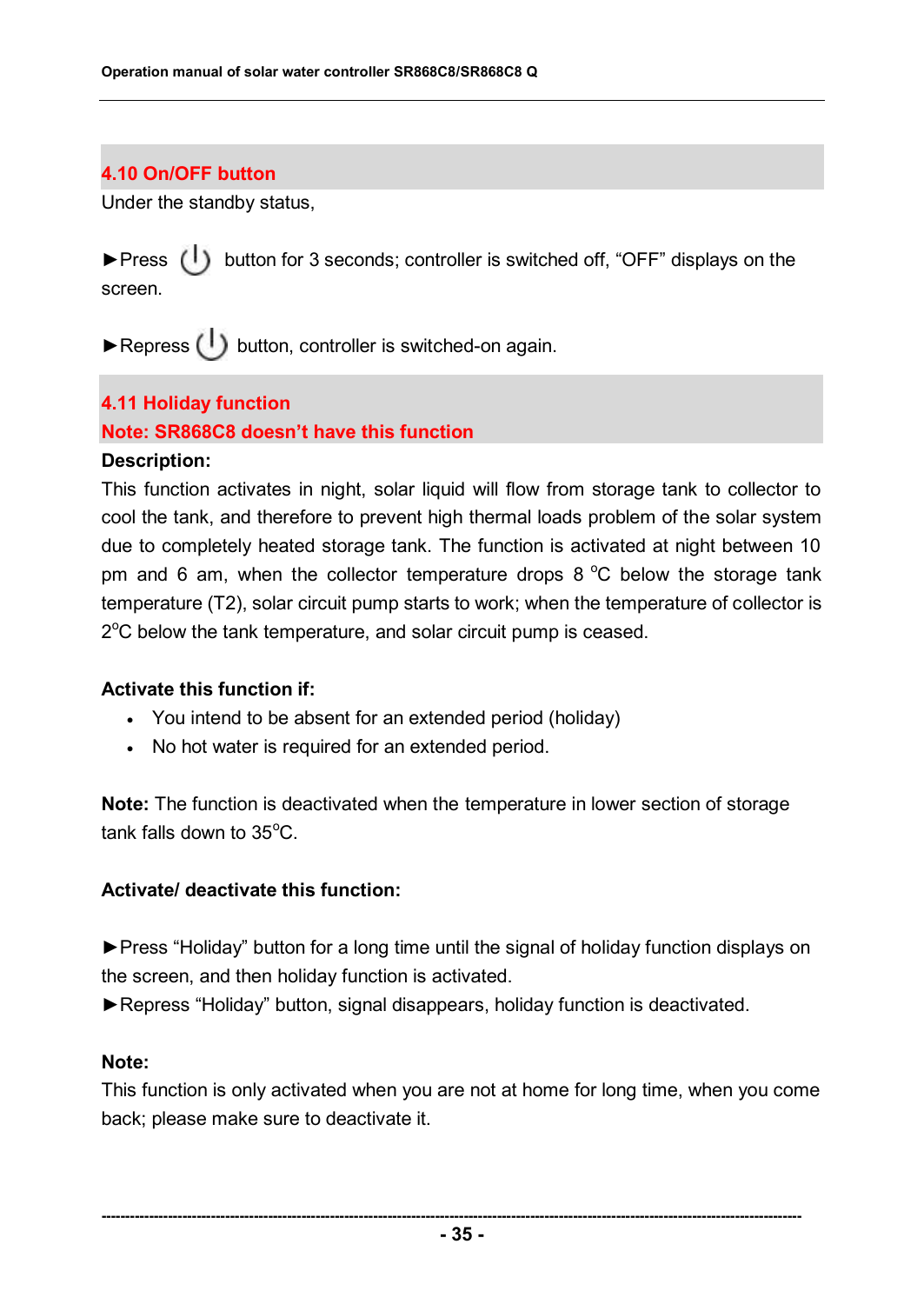# **4.12 Manual heating**

#### **Description:**

Electrical heater, gas or oil boiler can be as back-up devices in a solar system, this controller can achieve constant temperature controlling, when controller gets temperature signal of top part tank  $(T3)$  is  $2^{\circ}$ C below the preset temperature, back-up heating will be triggered. When temperature of top part tank (T3) reaches to the preset temperature, heating is ceased.

Conditions for triggering manual heating function: the setting temperature should be 2<sup>o</sup>C higher than tank temperature.

### **Activate/deactivate the function:**

►Press "Heating" button, temperature "60℃" blinks on the screen.

► Press "+""-" button to adjust switch-on temperature, adjustable range  $10^{\circ}\text{C} \sim 80^{\circ}\text{C}$ , factory set is 60℃.

After 20 seconds, this function is activated, signal  $\binom{n}{k}$  displays on the screen, and heating signal  $(\mathfrak{t}\mathfrak{t}\mathfrak{t})$  blinks also.

►Press "Heating" button again, to switch-off manual heating function.

**Note:** manual heating can only heat tank one time, after manual heating is triggered, when temperature of tank rises up to the preset temperature, manual heating ceases, and manual heating function will be deactivated automatically, if customer wants to heat again, you need redo according to above steps.

#### **4.13 Temperature query function**

Under standby status,

►Press "+""-" button can check the value of temperature sensors T0~ T4, pump speed (n  $\%$ ), accumulative operation time of circuit pump (Hp), daily thermal energy (DKWH), accumulative thermal energy (KWH) or (MWH).

When checking temperature, T0 – T4 will displays one by one, corresponding sensor signal **blinks**.

►Press "ESC" button, week and tank temperature can be displayed.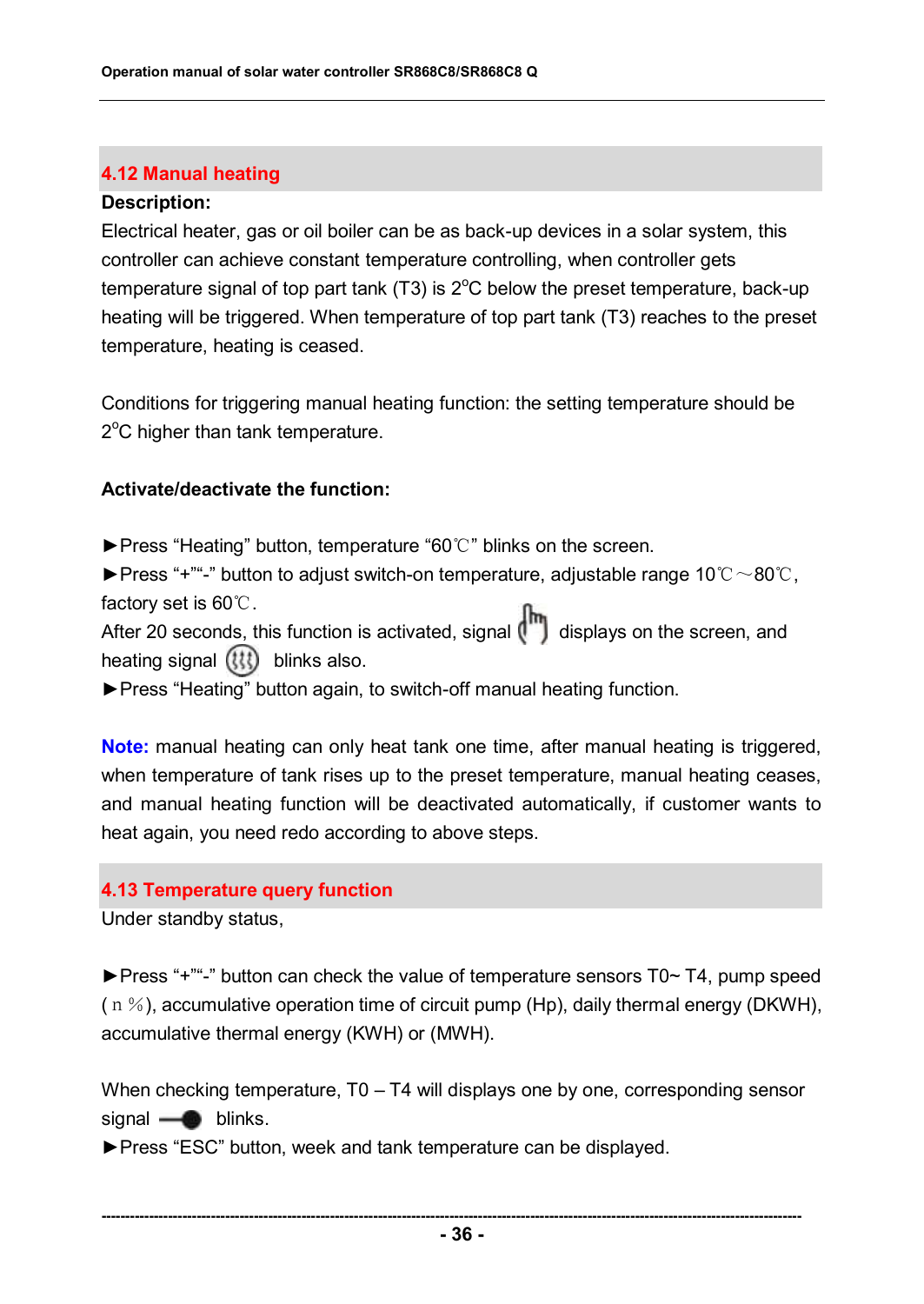### **Note:**

1.Value of accumulative operation time of circuit pump (Hp), daily thermal energy (DKWH) and accumulative thermal energy (KWH) or (MWH) can only be checked after triggering of OHQM thermal energy balance function.

2.FOR SR868C8 Press "+""-" button can check the value of temperature sensors  $T1~T4$ 

# **5. Protection function**

### **5.1. Memory protection**

In case power failure occurs, controller keeps the parameter settings unchanged.

# **5.2. Anti- dry heating protection**

In case that no enough water is in tank when electrical heating is in operation, in order to avoid the damage of electrical booster caused by dry heating, controller will start the anti-dry heating protection, "EE" displays on screen and controller switches off all outputs (H1). In this case, it ought to switch off power supply, check and resolve the problems, and then switch on the power, controller restarts to work normally.

# **5.3 Screen protection**

When no any press on button for 3 minutes, screen protection is activated automatically, and then LCD lighting lamp is switched-off. Through press any button to light LCD lamp again.

# **6. Trouble shooting**

# **6.1 Trouble protection**

**a**. When there is a break or short circuit between the connection of temperature sensors, controller switches off the corresponding functions and no more output signals are given, at the same time error signals  $\mathbb{Q}$  are showed on the display.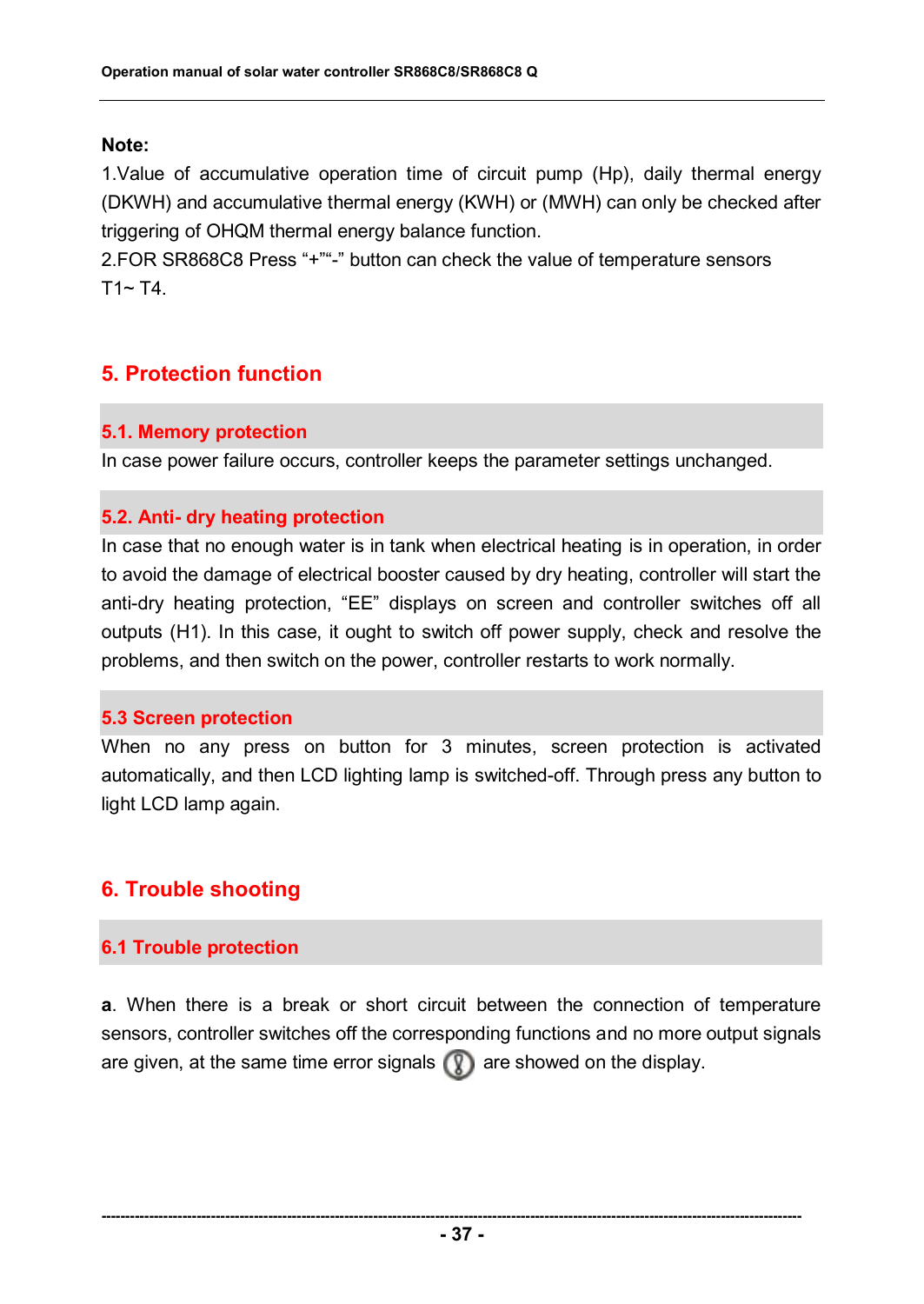If control unit does not work correctly, please check following points.

► Press "+""-" button to check error code, " <sup>1</sup> signal displays on the LCD screen

| Error message  | Meaning                                            | Cause of error                                                  | <b>Error rectification</b>                            |
|----------------|----------------------------------------------------|-----------------------------------------------------------------|-------------------------------------------------------|
| on LCD screen  |                                                    |                                                                 |                                                       |
| T0             | T0 sensor problem                                  | Sensor wiring interrupted,<br>not connected or short<br>circuit | Check resistance<br>value, replace                    |
|                | Thermal<br>measuring<br>function is<br>switched-on | T0 sensor not connected                                         | Connect T0or<br>switch-off this<br>function<br>(OHQM) |
| T <sub>1</sub> | T1 sensor problem                                  | Sensor wiring interrupted,<br>not connected or short<br>circuit | Check resistance<br>value, replace                    |
| T2             | T2 sensor problem                                  | Sensor wiring interrupted,<br>not connected or short<br>circuit | Check resistance<br>value, replace                    |
| T3             | T3 sensor problem                                  | Sensor wiring interrupted,<br>not connected or short<br>circuit | Check resistance<br>value, replace                    |
| T <sub>4</sub> | T4 sensor problem                                  | Sensor wiring interrupted,<br>not connected or short<br>circuit | Check resistance<br>value, replace                    |
|                | hot water<br>circulation pump<br>function turn-on  | T4 not installing                                               | Install T4 or<br>switch-off this<br>function          |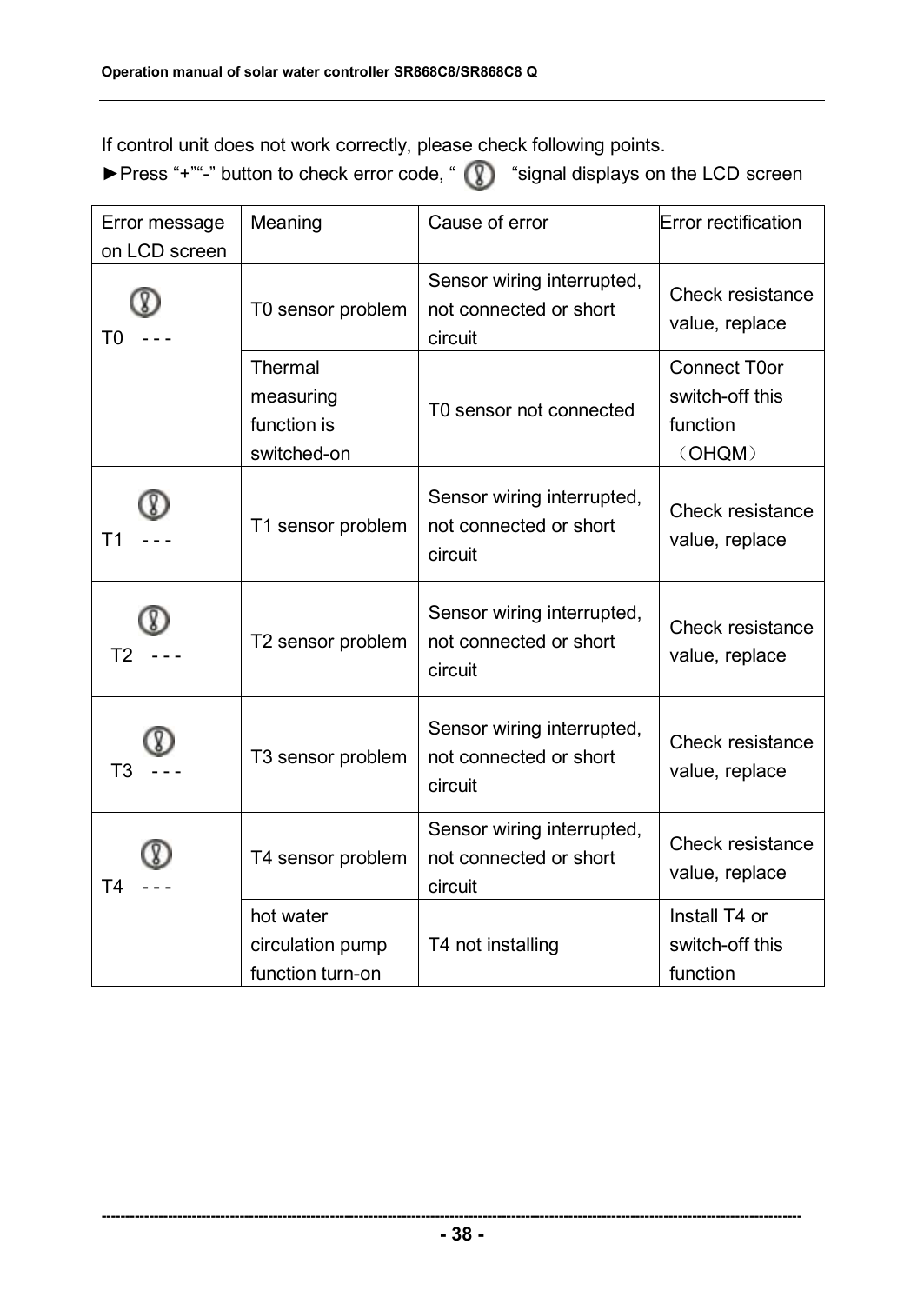# **6.2 Trouble checking**

The controller is quality product, conceived for years of continuous trouble-free operation. If a problem occurs, the cause of the problem very often lies not in the controller but in the peripheral components. The following description of some well-known problems should help the installer and operator to isolate the problem, so that the system can be place back into operation as quickly as possible and to avoid unnecessary costs. Of course, not all possible problems can be listed here. However, most of the normal problems encountered with the controller can be found in the list below, only return the controller to seller when you are absolutely sure that none of the problems listed below is responsible for the fault.

| Symptoms         | Secondary symptoms  | Possible cause        | Procedure            |
|------------------|---------------------|-----------------------|----------------------|
| Controller does  | Display shows       | Controller power      | Check the controller |
| not appear to    | nothing, no display | supply is             | power cable          |
| function at all  | illumination        | interrupted or        | Press reset button   |
|                  |                     | program is out of     |                      |
|                  |                     | work                  |                      |
| The solar pump   | The pump symbol in  | Pump power            | Check the pump       |
| doesn't          | the display blinks  | supply is             | power cable          |
| operate,         |                     | interrupted           |                      |
| despite the fact |                     |                       |                      |
| that switch-on   |                     |                       |                      |
| conditions are   |                     |                       |                      |
| satisfied        |                     |                       |                      |
| Pump doesn't     | The pump symbol in  | The maximum           | No fault             |
| operate          | the display doesn't | storage tank          |                      |
|                  | blink.              | temperature (SMX)     |                      |
|                  |                     | has been reached      |                      |
|                  | Lighted             | The maximum           |                      |
|                  |                     | collector             |                      |
|                  | blinks<br>or        | temperature (EM)      |                      |
|                  |                     | has been reached.     |                      |
|                  |                     | Fault (short circuit  | On the controller,   |
|                  |                     | or open circuit) in a | request the current  |
|                  |                     | temperature           | values from all      |
|                  | Error message       | sensor                | connected            |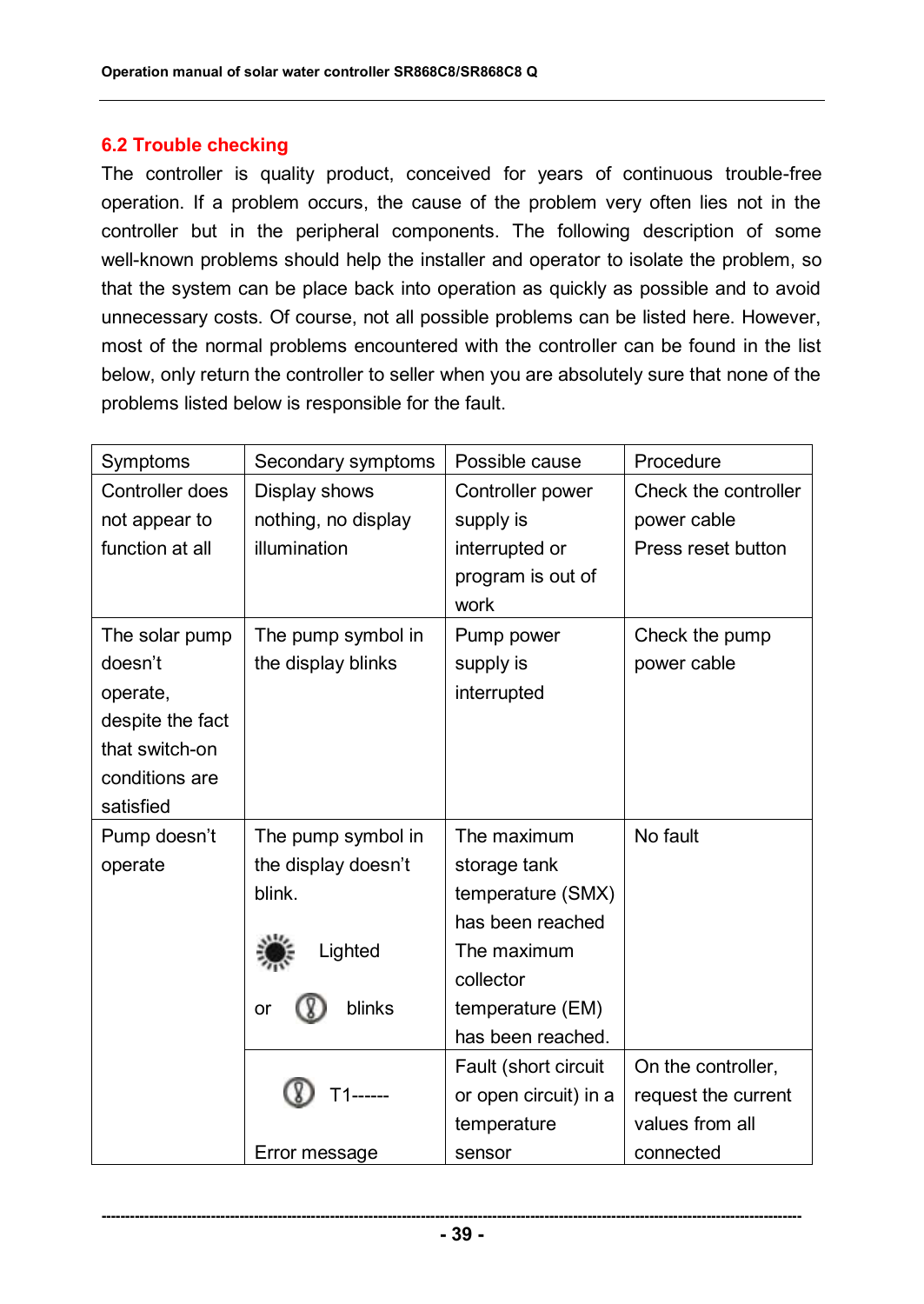|                  | displays on the      |                     | temperature          |
|------------------|----------------------|---------------------|----------------------|
|                  | screen               |                     | sensors, replace all |
|                  |                      |                     | defective sensors    |
|                  |                      |                     | and /or cabling.     |
| The solar        | The pump symbol in   | Holiday function or | No problem, it is    |
| pumps            | the display blinks.  | Frost protection    | normal. If           |
| operated,        |                      | function or tank    | necessary to         |
| despite the fact |                      | re-cooling function | deactivate the       |
| that the         |                      | is activated.       | corresponding        |
| switch-on        |                      |                     | functions.           |
| conditions are   |                      |                     |                      |
| not satisfied.   |                      |                     |                      |
| One function     | There is no function | All inputs and      | No fault on          |
| can't be         | selection in submenu | outputs are used;   | controller           |
| activated        |                      | inputs and outputs  |                      |
|                  |                      | can't be used       |                      |
|                  |                      | doubly.             |                      |

**Warning**! Remove the device from the mains supply before opening the case A potentially defective sensor can be checked using an ohmmeter. To do this, the sensor must be disconnected, its resistance measured, and the value compared with the figures in the table below, small deviation  $(\pm 1\%)$  is acceptable,

#### **PT1000 resistance value**

| $\sim$<br>$\checkmark$ |      | 10   | 20   | 30   | 40   | 50   | 60   | 70   | 80   | 90   | 100  | 110  | 120  |
|------------------------|------|------|------|------|------|------|------|------|------|------|------|------|------|
| 77                     | 1000 | 1039 | 1077 | 1116 | 1155 | 1194 | 1232 | 1270 | 1309 | 1347 | 1385 | 1422 | 1460 |

#### **NTC 10K B=3950 resistance value**

| $\sim$<br>◡ |       | 10    | 20    | 30   | 40   | 50   | 60   | 70  | 80   | 90  | 100 | 110 | 120 |
|-------------|-------|-------|-------|------|------|------|------|-----|------|-----|-----|-----|-----|
| ▵▴          | 33620 | 20174 | 12535 | 8037 | 5301 | 3588 | 2486 | 759 | 1270 | 933 | 697 | 529 | 407 |

# **7. Quality Guarantee**

Manufacturer provides following quality responsibilities to end-users: within the period of quality responsibilities, manufacturer will exclude the failure caused by production and material selection. A correct installation will not lead to failure. When a user takes incorrect handling way, incorrect installation, improper or crud handling, wrong connection of sensor in system and incorrect operation, the quality responsibility is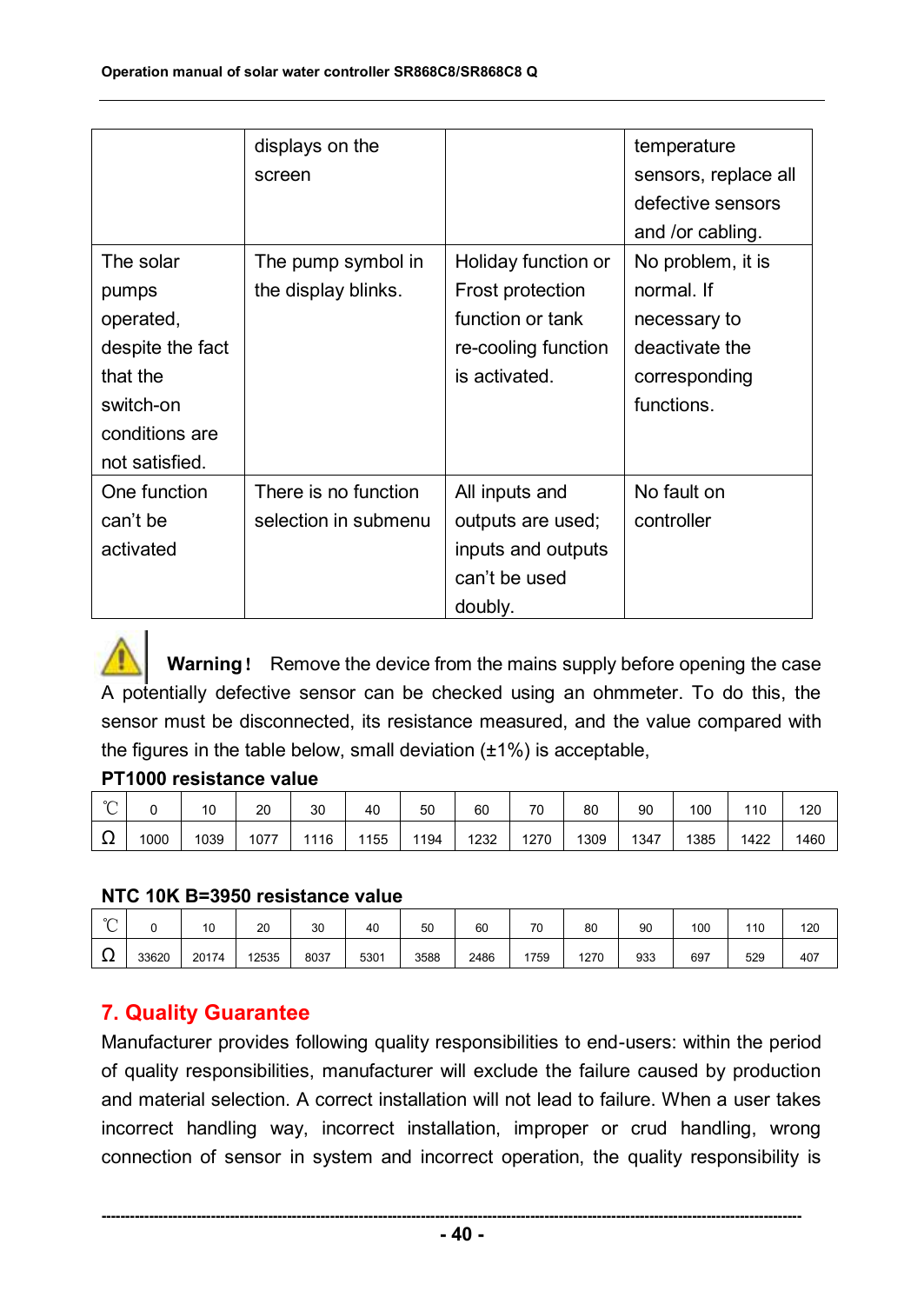invalid for them.

The warrantee expires within 24 months after the date of purchasing the controller.

# **8. Technical data**

| <b>Type</b><br>Specification                   | <b>SR868C8Q</b>                              | <b>SR868C8</b>                               |  |  |
|------------------------------------------------|----------------------------------------------|----------------------------------------------|--|--|
| Appearance of<br>controller                    | 120mm×120mm×18mm                             | 120mm×120mm×18mm                             |  |  |
| Power supply                                   | AC230V±10%                                   | AC230V±10%                                   |  |  |
| Power consumption                              | $<$ 3W                                       | $<$ 3W                                       |  |  |
| Accuracy of<br>temperature<br>measuring        | $\pm 2^{\circ}$ C                            | $\pm 2^{\circ}$ C                            |  |  |
| Range of collector<br>temperature<br>measuring | -10 $\sim$ 220 $\mathrm{^oC}$                | $-10 - 220$ °C                               |  |  |
| Range of tank<br>temperature<br>measuring      | $0$ ~110 $^{\circ}$ C                        | $0 - 110^{\circ}C$                           |  |  |
| Suitable power of<br>pump                      | $3^{\text{A}}$ , $\leq 600W$                 | $3^{\text{A}}$ , $\leq 600W$                 |  |  |
| Suitable power of<br>electrical heater         | 1个, ≤ 1500W                                  | 1个, ≤ 1500W                                  |  |  |
|                                                | 2 x Pt1000 sensor ( $\leq$ 500 $^{\circ}$ C) | 1 x Pt1000 sensor ( $\leq$ 500 $^{\circ}$ C) |  |  |
|                                                | for collector (silicon                       | for collector (silicon                       |  |  |
| Inputs                                         | cable $\leq$ 280 $^{\circ}$ C),              | cable≤280°C),                                |  |  |
|                                                | 3 x NTC10K, B3950 sensor                     | 2 x NTC10K, B3950 sensor                     |  |  |
|                                                | $($ ≤ 135 $^{\circ}$ C) for tank, (PVC       | (≤ 135oC) for tank, (PVC                     |  |  |
|                                                | cable $\leq 105^{\circ}$ C),                 | cable $\leq 105^{\circ}$ C),                 |  |  |
|                                                | 3 relays, for circulation                    | 3 relays, for circulation                    |  |  |
| Outputs                                        | pumps or 3-way                               | pumps or 3-way                               |  |  |
|                                                | electromagnetic valve                        | electromagnetic valve                        |  |  |
|                                                | 1 relay for electrical heater                | 1 relay for electrical heater                |  |  |
| Ambient temperature                            | -10 $\sim$ 50 $^{\circ}$ C                   | $-10$ ~50 $^{\circ}$ C                       |  |  |
| Water proof grade                              | <b>IP40</b>                                  | <b>IP40</b>                                  |  |  |

**---------------------------------------------------------------------------------------------------------------------------------------------------**